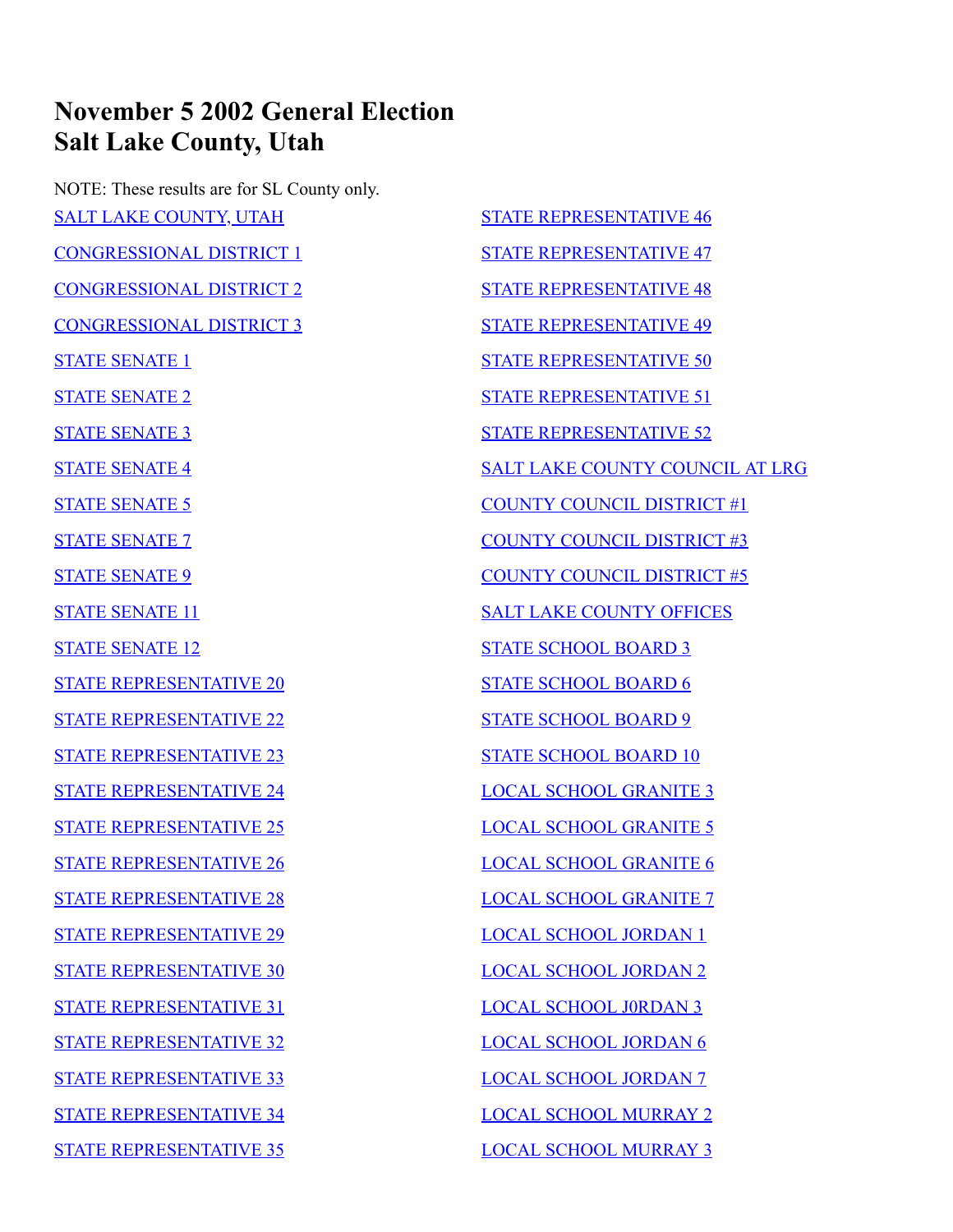| <b>STATE REPRESENTATIVE 36</b> | <b>LOCAL SCHOOL MURRAY 4</b>         |
|--------------------------------|--------------------------------------|
| <b>STATE REPRESENTATIVE 37</b> | <b>LOCAL SCHOOL SALT LAKE CITY 3</b> |
| <b>STATE REPRESENTATIVE 38</b> | <b>LOCAL SCHOOL SALT LAKE CITY 4</b> |
| <b>STATE REPRESENTATIVE 39</b> | LOCAL SCHOOL SALT LAKE CITY 6        |
| <b>STATE REPRESENTATIVE 40</b> | <b>TOWNSHIP EMIGRATION</b>           |
| <b>STATE REPRESENTATIVE 41</b> | <b>TOWNSHIP COPPERTON</b>            |
| <b>STATE REPRESENTATIVE 42</b> | <b>JUDICIAL RETENTION</b>            |
| <b>STATE REPRESENTATIVE 43</b> | <b>JUSTICE COURT RETENTION</b>       |
| <b>STATE REPRESENTATIVE 44</b> | AMENDMENTS-INITIATIVE-PROPOSITIONS   |
| <b>STATE REPRESENTATIVE 45</b> | <b>Precincts Counted List</b>        |
|                                |                                      |

## <span id="page-1-0"></span>Back To Top

<span id="page-1-2"></span><span id="page-1-1"></span>

| SALT LAKE COUNTY, UTAH                               |                  |                    |
|------------------------------------------------------|------------------|--------------------|
| <b>Precincts Counted</b><br><b>Registered Voters</b> | 743              | 100.00%<br>100.00% |
|                                                      | 435575           |                    |
| <b>Ballots Cast</b>                                  | 226022           | 51.89%             |
| <b>Straight Party</b>                                |                  |                    |
| <b>DEMOCRATIC</b>                                    | 36685            | 45.46%             |
| <b>REPUBLICAN</b>                                    | 42271            | 52.38%             |
| <b>GREEN</b>                                         | 824              | 1.02%              |
| <b>LIBERTARIAN</b>                                   | 919              | 1.14%              |
| <b>Back To Top</b>                                   |                  |                    |
| <b>CONGRESSIONAL DISTRICT 1</b>                      |                  |                    |
| Precincts Counted                                    | 65               | 100.00%            |
| <b>Registered Voters</b>                             | 34397            | 100.00%            |
| <b>Ballots Cast</b>                                  | 15910            | 46.25%             |
| US Rep Dist $#1$                                     |                  |                    |
| <b>DAVE THOMAS DEM</b>                               | 9218             | 59.40%             |
| <b>ROB BISHOP REP</b>                                | 5367             | 34.59%             |
| <b>CRAIG AXFORD GRN</b>                              | 933              | 6.01%              |
| <b>CHARLES JOHNSTON</b>                              | $\boldsymbol{0}$ | $0.00\%$           |
|                                                      |                  |                    |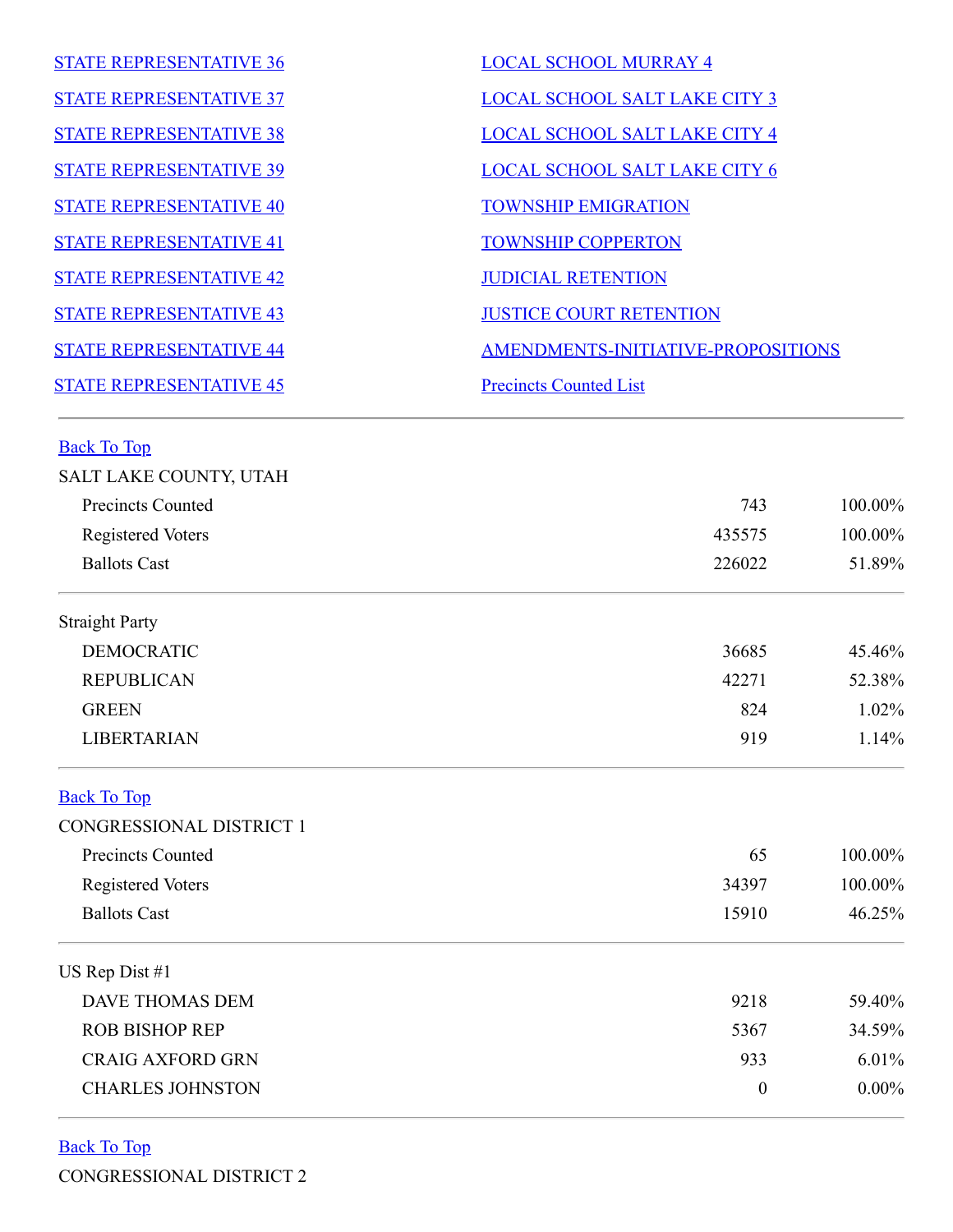<span id="page-2-2"></span><span id="page-2-1"></span><span id="page-2-0"></span>

| Precincts Counted<br><b>Registered Voters</b><br><b>Ballots Cast</b> | 423              | 100.00%<br>100.00%<br>55.96% |
|----------------------------------------------------------------------|------------------|------------------------------|
|                                                                      | 243201           |                              |
|                                                                      | 136107           |                              |
| US Rep Dist #2                                                       |                  |                              |
| <b>JIM MATHESON DEM</b>                                              | 78845            | 58.65%                       |
| <b>JOHN SWALLOW REP</b>                                              | 52597            | 39.13%                       |
| PATRICK DIEHL GRN                                                    | 1897             | 1.41%                        |
| <b>RON COPIER LIB</b>                                                | 1083             | 0.81%                        |
| <b>Back To Top</b>                                                   |                  |                              |
| <b>CONGRESSIONAL DISTRICT 3</b>                                      |                  |                              |
| Precincts Counted                                                    | 255              | 100.00%                      |
| <b>Registered Voters</b>                                             | 157977           | 100.00%                      |
| <b>Ballots Cast</b>                                                  | 74005            | 46.85%                       |
| US Rep Dist #3                                                       |                  |                              |
| NANCY JANE WOODSIDE DEM                                              | 25787            | 35.69%                       |
| <b>CHRIS CANNON REP</b>                                              | 43745            | 60.54%                       |
| KITTY K. BURTON LIB                                                  | 2723             | 3.77%                        |
| MARK H. WILLIAMS                                                     | $\boldsymbol{0}$ | $0.00\%$                     |
| <b>Back To Top</b>                                                   |                  |                              |
| <b>STATE SENATE 1</b>                                                |                  |                              |
| Precincts Counted                                                    | 43               | 100.00%                      |
| <b>Registered Voters</b>                                             | 23786            | 100.00%                      |
| <b>Ballots Cast</b>                                                  | 10238            | 43.04%                       |
| St. Senate Dist #1-2YR                                               |                  |                              |
| NISA J. SISNEROS DEM                                                 | 4506             | 45.14%                       |
| <b>JAMES EVANS REP</b>                                               | 4777             | 47.86%                       |
| JOHN M. RENTERIA GRN                                                 | 411              | 4.12%                        |
| RICHARD DAVID BARNES LIB                                             | 288              | 2.89%                        |
| <b>Back To Top</b>                                                   |                  |                              |
| <b>STATE SENATE 2</b>                                                |                  |                              |
| Precincts Counted                                                    | 71               | 100.00%                      |
| <b>Registered Voters</b>                                             | 38352            | 100.00%                      |
| <b>Ballots Cast</b>                                                  | 18602            | 48.50%                       |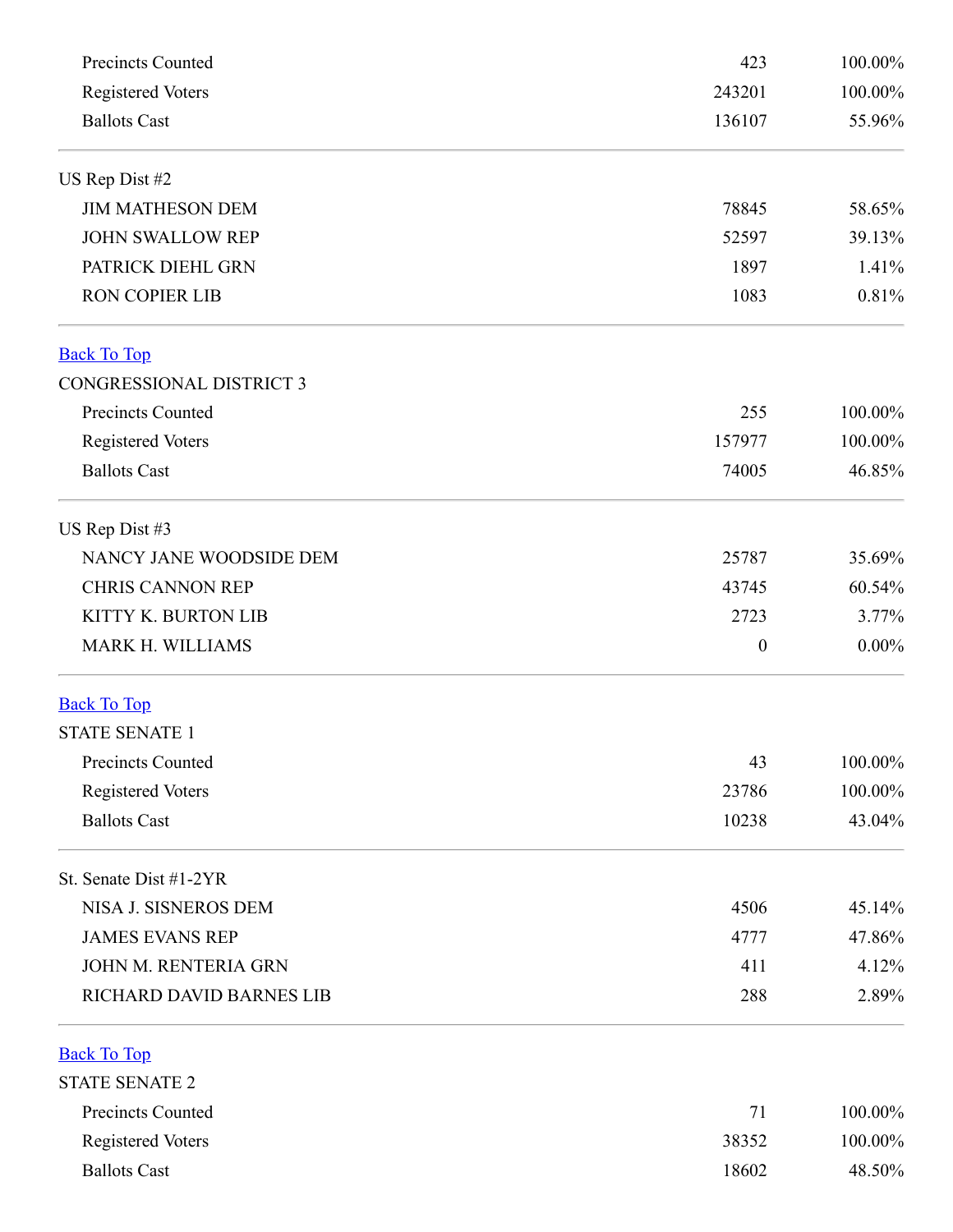<span id="page-3-3"></span><span id="page-3-2"></span><span id="page-3-1"></span><span id="page-3-0"></span>

| St. Senate Dist #2           |       |            |
|------------------------------|-------|------------|
| PAULA F. JULANDER DEM        | 14104 | 99.81%     |
| <b>Back To Top</b>           |       |            |
| <b>STATE SENATE 3</b>        |       |            |
| Precincts Counted            | 74    | 100.00%    |
| Registered Voters            | 36494 | 100.00%    |
| <b>Ballots Cast</b>          | 18322 | 50.21%     |
| St. Senate Dist #3           |       |            |
| <b>GENE DAVIS DEM</b>        | 9146  | 51.80%     |
| <b>BRADLEY B. PROBST REP</b> | 8512  | 48.20%     |
| <b>Back To Top</b>           |       |            |
| <b>STATE SENATE 4</b>        |       |            |
| Precincts Counted            | 76    | 100.00%    |
| <b>Registered Voters</b>     | 45545 | 100.00%    |
| <b>Ballots Cast</b>          | 27983 | 61.44%     |
| St. Senate Dist #4           |       |            |
| PATRICE ARENT DEM            | 15420 | 56.21%     |
| <b>STEVEN POULTON REP</b>    | 12015 | 43.79%     |
| <b>Back To Top</b>           |       |            |
| <b>STATE SENATE 5</b>        |       |            |
| Precincts Counted            | 50    | 100.00%    |
| Registered Voters            | 31849 | $100.00\%$ |
| <b>Ballots Cast</b>          | 14353 | 45.07%     |
| St. Senate Dist #5           |       |            |
| ED MAYNE DEM                 | 8885  | 63.68%     |
| DEIDRE ANN TYLER REP         | 5068  | 36.32%     |
| <b>Back To Top</b>           |       |            |
| <b>STATE SENATE 7</b>        |       |            |
| <b>Precincts Counted</b>     | 90    | 100.00%    |
| <b>Registered Voters</b>     | 49925 | $100.00\%$ |
| <b>Ballots Cast</b>          | 30999 | 62.09%     |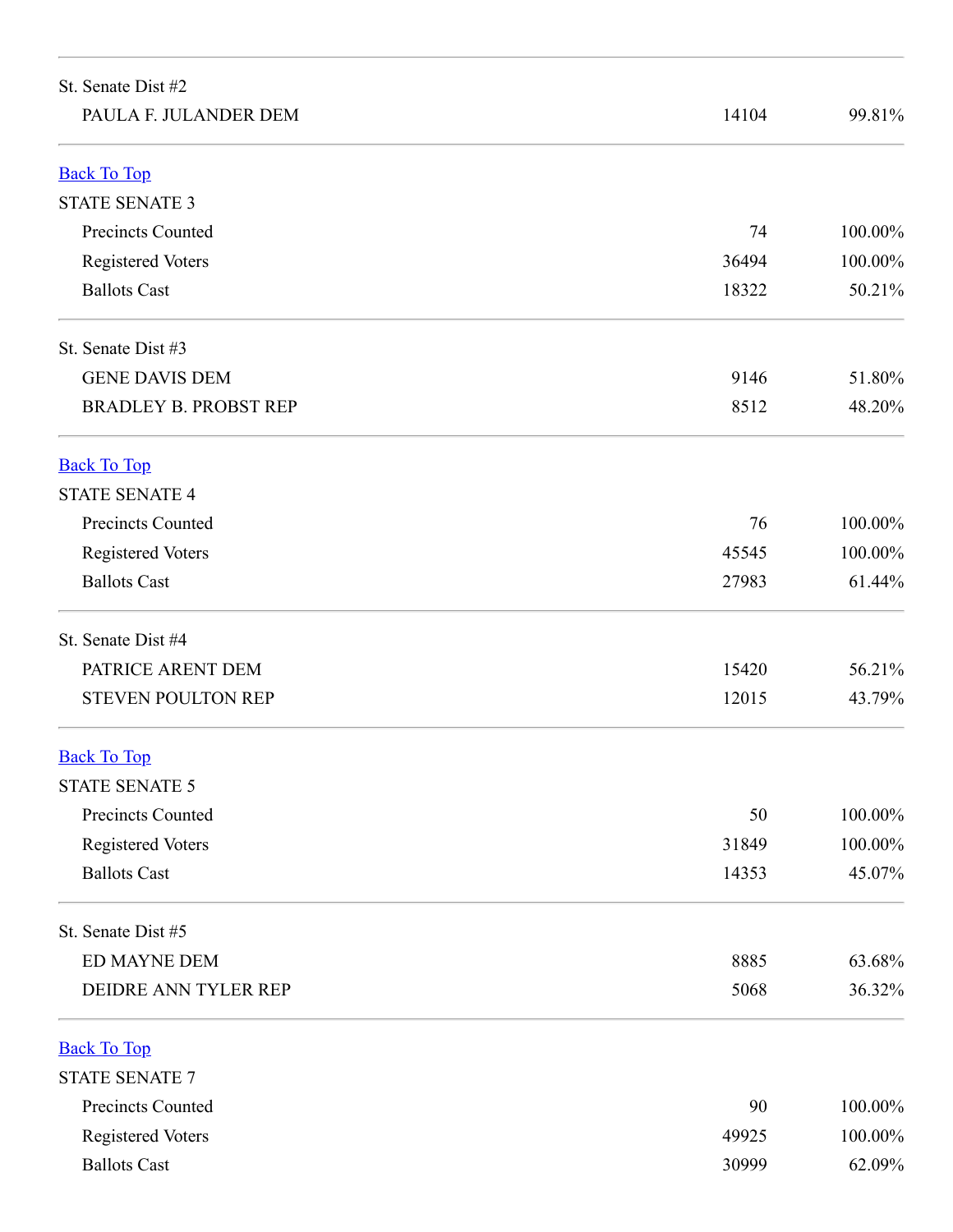<span id="page-4-3"></span><span id="page-4-2"></span><span id="page-4-1"></span><span id="page-4-0"></span>

| St. Senate Dist #7                              |       |         |
|-------------------------------------------------|-------|---------|
| <b>KAREN HALE DEM</b><br><b>FRANK MYLAR REP</b> | 20014 | 66.61%  |
|                                                 | 10033 | 33.39%  |
| <b>Back To Top</b>                              |       |         |
| <b>STATE SENATE 9</b>                           |       |         |
| Precincts Counted                               | 65    | 100.00% |
| <b>Registered Voters</b>                        | 42572 | 100.00% |
| <b>Ballots Cast</b>                             | 23010 | 54.05%  |
| St. Senate Dist #9                              |       |         |
| AL MANSELL REP                                  | 16086 | 80.18%  |
| <b>CHARLES A. BONSALL LIB</b>                   | 3973  | 19.80%  |
| <b>Back To Top</b>                              |       |         |
| <b>STATE SENATE 11</b>                          |       |         |
| Precincts Counted                               | 33    | 100.00% |
| <b>Registered Voters</b>                        | 22046 | 100.00% |
| <b>Ballots Cast</b>                             | 11121 | 50.44%  |
| St. Senate Dist #11                             |       |         |
| BENNION L. SPENCER DEM                          | 3634  | 33.72%  |
| HOWARD STEPHENSON REP                           | 7144  | 66.28%  |
| <b>Back To Top</b>                              |       |         |
| <b>STATE SENATE 12</b>                          |       |         |
| <b>Precincts Counted</b>                        | 51    | 100.00% |
| Registered Voters                               | 30421 | 100.00% |
| <b>Ballots Cast</b>                             | 13956 | 45.88%  |
| St. Senate Dist #12                             |       |         |
| <b>RON ALLEN DEM</b>                            | 6658  | 49.29%  |
| <b>JACK NIELSEN REP</b>                         | 6612  | 48.95%  |
| <b>MILLIE PETERSON</b>                          | 239   | 1.77%   |
| <b>Back To Top</b>                              |       |         |
| <b>STATE REPRESENTATIVE 20</b>                  |       |         |
| Precincts Counted                               | 3     | 100.00% |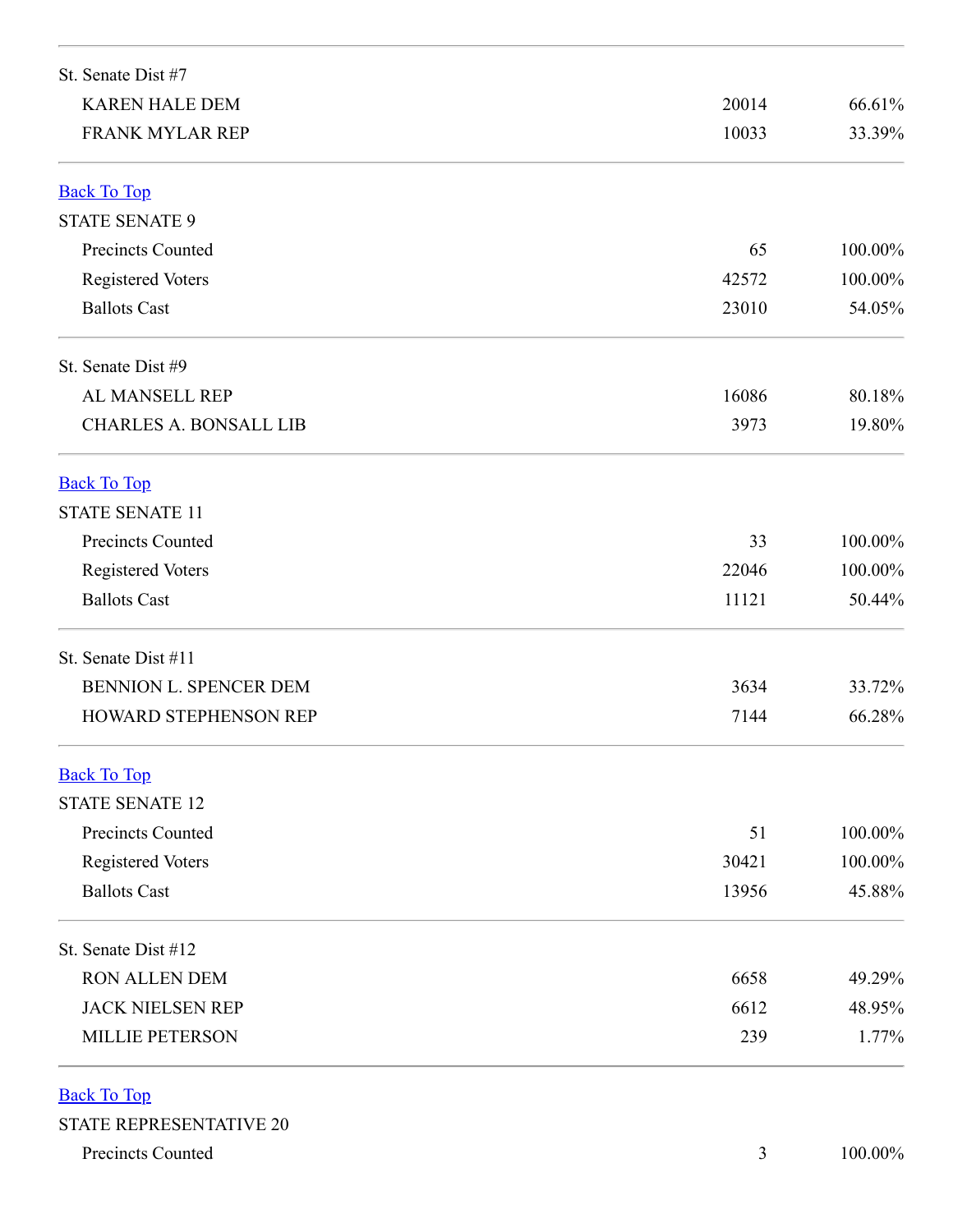<span id="page-5-3"></span><span id="page-5-2"></span><span id="page-5-1"></span><span id="page-5-0"></span>

| JO ELLEN "JODY" MILLARD REP                          | 3034  | 33.43%  |
|------------------------------------------------------|-------|---------|
| RALPH BECKER DEM                                     | 6043  | 66.57%  |
| St. Rep #24                                          |       |         |
| <b>Ballots Cast</b>                                  | 9497  | 52.13%  |
| Registered Voters                                    | 18218 | 100.00% |
| Precincts Counted                                    | 30    | 100.00% |
| <b>STATE REPRESENTATIVE 24</b>                       |       |         |
| <b>Back To Top</b>                                   |       |         |
| ORRIN COLBY III REP                                  | 1373  | 31.93%  |
| <b>DUANE BOURDEAUX DEM</b>                           | 2927  | 68.07%  |
| St. Rep #23                                          |       |         |
| <b>Ballots Cast</b>                                  | 4458  | 47.60%  |
| Registered Voters                                    | 9365  | 100.00% |
| Precincts Counted                                    | 18    | 100.00% |
| <b>Back To Top</b><br><b>STATE REPRESENTATIVE 23</b> |       |         |
|                                                      |       |         |
| WILLIAM DAVID JONES LIB                              | 194   | 3.84%   |
| RONALD M. HENLINE REP                                | 2295  | 45.38%  |
| St. Rep #22<br>CARL W DUCKWORTH DEM                  | 2568  | 50.78%  |
|                                                      |       |         |
| <b>Ballots Cast</b>                                  | 5184  | 44.16%  |
| <b>Registered Voters</b>                             | 11738 | 100.00% |
| STATE REPRESENTATIVE 22<br>Precincts Counted         | 19    | 100.00% |
| <b>Back To Top</b>                                   |       |         |
| ANN W. HARDY REP                                     | 395   | 52.60%  |
| <b>LANNY J. HANSEN DEM</b>                           | 356   | 47.40%  |
| St. Rep #20                                          |       |         |
| <b>Ballots Cast</b>                                  | 784   | 46.64%  |
| <b>Registered Voters</b>                             | 1681  | 100.00% |
|                                                      |       |         |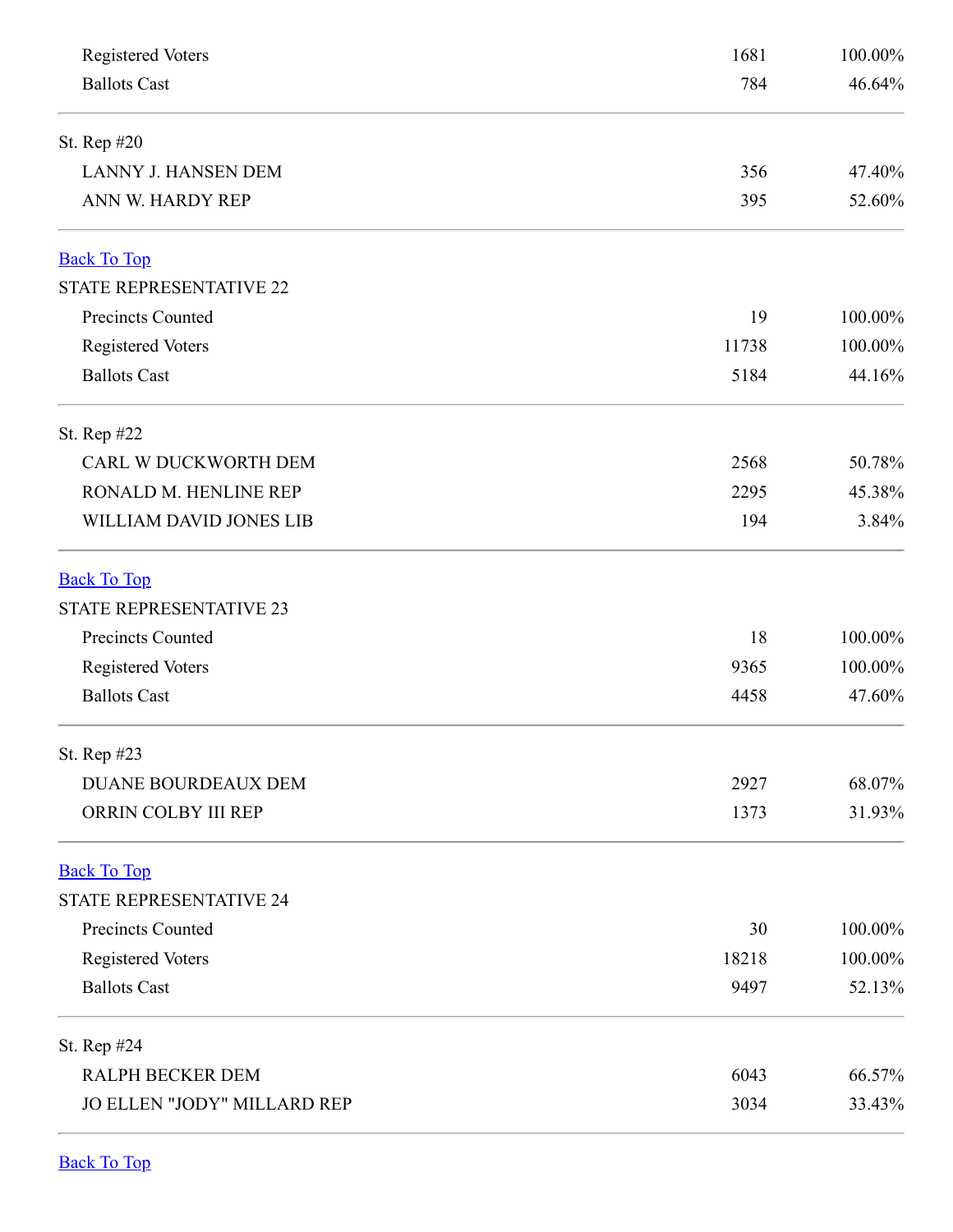<span id="page-6-3"></span><span id="page-6-2"></span><span id="page-6-1"></span><span id="page-6-0"></span>

| <b>STATE REPRESENTATIVE 25</b>         |             |                                 |
|----------------------------------------|-------------|---------------------------------|
| Precincts Counted<br>Registered Voters | 26<br>13622 | $100.00\%$<br>100.00%<br>52.40% |
|                                        |             |                                 |
| St. Rep #25                            |             |                                 |
| <b>SCOTT DANIELS DEM</b>               | 5065        | 74.69%                          |
| WILLIAM (BILL) DINEHART REP            | 1716        | 25.31%                          |
| <b>Back To Top</b>                     |             |                                 |
| <b>STATE REPRESENTATIVE 26</b>         |             |                                 |
| Precincts Counted                      | 17          | 100.00%                         |
| <b>Registered Voters</b>               | 9540        | 100.00%                         |
| <b>Ballots Cast</b>                    | 3885        | 40.72%                          |
| St. Rep #26                            |             |                                 |
| DAVID LITVACK DEM                      | 2285        | 62.06%                          |
| MICHAEL J WILLIAMS REP                 | 1397        | 37.94%                          |
| <b>Back To Top</b>                     |             |                                 |
| <b>STATE REPRESENTATIVE 28</b>         |             |                                 |
| Precincts Counted                      | 32          | 100.00%                         |
| <b>Registered Voters</b>               | 19369       | 100.00%                         |
| <b>Ballots Cast</b>                    | 12207       | 63.02%                          |
| St. Rep #28                            |             |                                 |
| <b>ROZ MCGEE DEM</b>                   | 6118        | 51.42%                          |
| KATHY WARNER BLACK REP                 | 5780        | 48.58%                          |
| <b>Back To Top</b>                     |             |                                 |
| <b>STATE REPRESENTATIVE 29</b>         |             |                                 |
| Precincts Counted                      | 19          | 100.00%                         |
| Registered Voters                      | 11338       | 100.00%                         |
| <b>Ballots Cast</b>                    | 4935        | 43.53%                          |
| St. Rep #29                            |             |                                 |
| BRENT H. GOODFELLOW DEM                | 2747        | 57.30%                          |
| TROY STAKER REP                        | 2047        | 42.70%                          |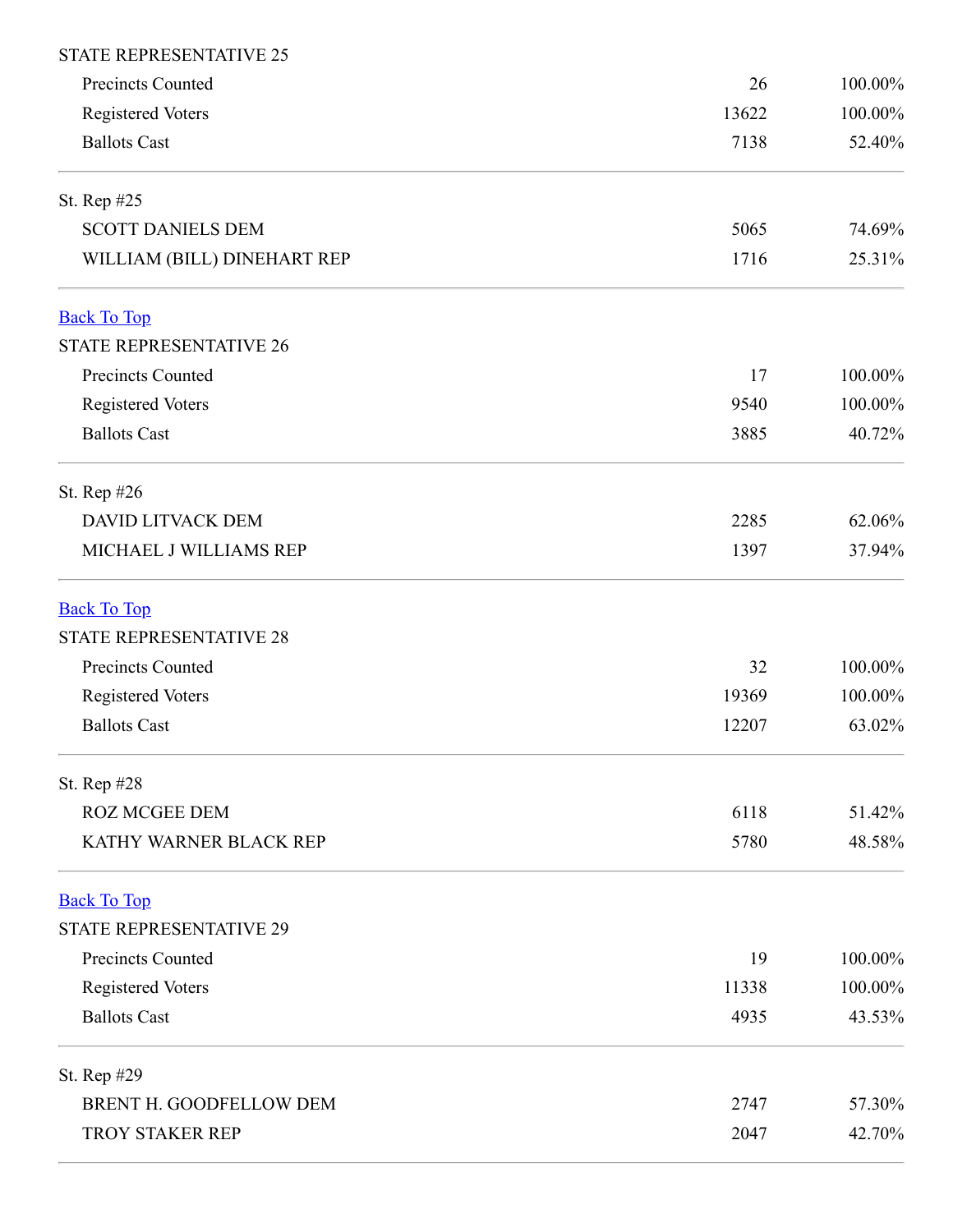<span id="page-7-2"></span><span id="page-7-1"></span><span id="page-7-0"></span>

| <b>Back To Top</b>             |       |         |
|--------------------------------|-------|---------|
| STATE REPRESENTATIVE 30        |       |         |
| Precincts Counted              | 26    | 100.00% |
| Registered Voters              | 14087 | 100.00% |
| <b>Ballots Cast</b>            | 7917  | 56.20%  |
| St. Rep #30                    |       |         |
| <b>JACKIE BISKUPSKI DEM</b>    | 5598  | 73.31%  |
| D. SHANE SADLER REP            | 2038  | 26.69%  |
| <b>Back To Top</b>             |       |         |
| STATE REPRESENTATIVE 31        |       |         |
| Precincts Counted              | 27    | 100.00% |
| <b>Registered Voters</b>       | 13647 | 100.00% |
| <b>Ballots Cast</b>            | 7114  | 52.13%  |
| St. Rep #31                    |       |         |
| TY MCCARTNEY DEM               | 4245  | 62.20%  |
| MICHAEL E. VAN WAGONER REP     | 2580  | 37.80%  |
| <b>Back To Top</b>             |       |         |
| STATE REPRESENTATIVE 32        |       |         |
| Precincts Counted              | 19    | 100.00% |
| <b>Registered Voters</b>       | 12066 | 100.00% |
| <b>Ballots Cast</b>            | 5738  | 47.56%  |
| St. Rep #32                    |       |         |
| <b>COREY L. RUSHTON DEM</b>    | 2774  | 49.27%  |
| <b>RON BIGELOW REP</b>         | 2856  | 50.73%  |
| <b>Back To Top</b>             |       |         |
| <b>STATE REPRESENTATIVE 33</b> |       |         |
| Precincts Counted              | 23    | 100.00% |
| Registered Voters              | 11267 | 100.00% |
| <b>Ballots Cast</b>            | 4803  | 42.63%  |
| St. Rep #33                    |       |         |
| NEAL B HENDRICKSON DEM         | 2730  | 59.24%  |
| <b>BILL PENOR REP</b>          | 1878  | 40.76%  |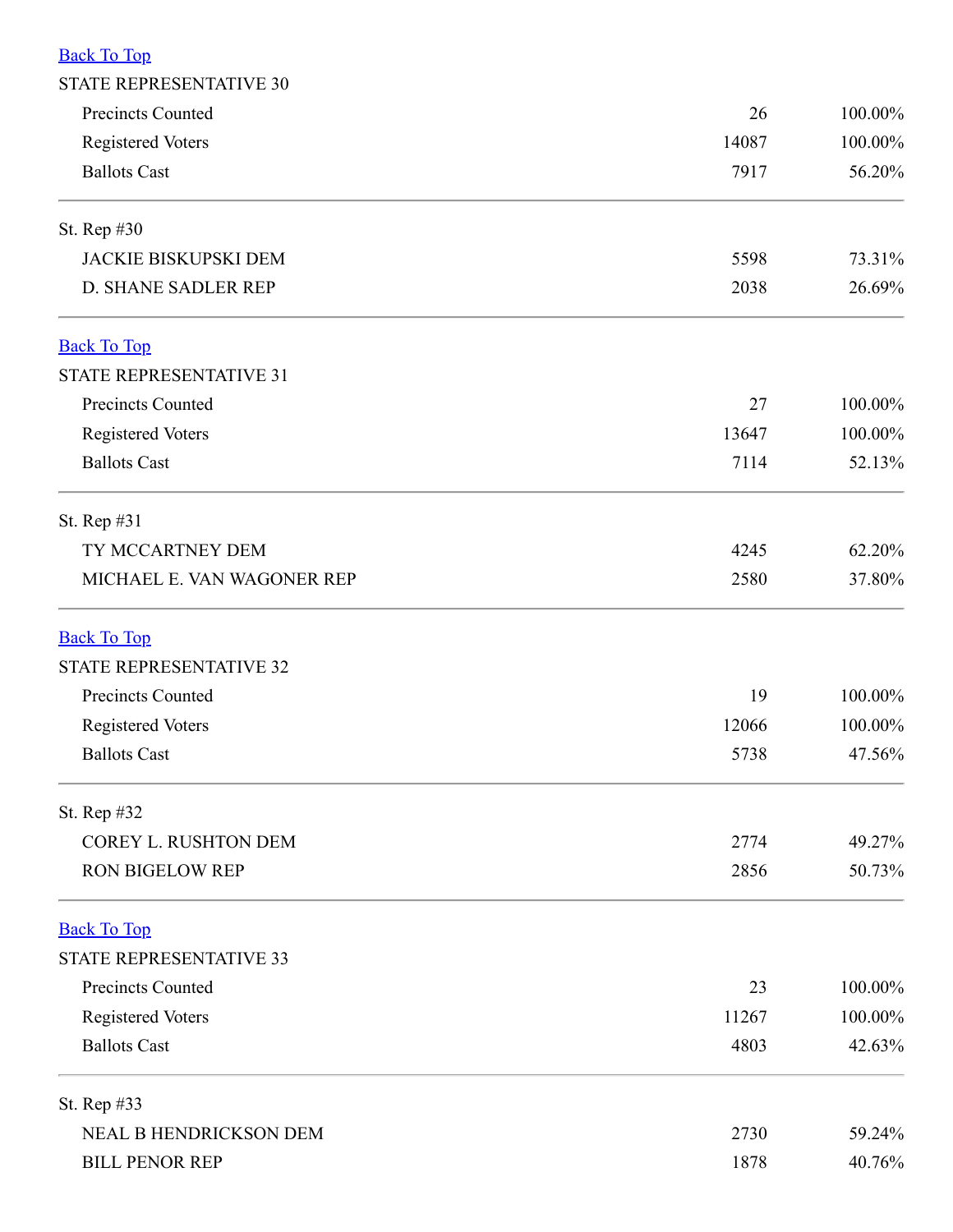<span id="page-8-3"></span><span id="page-8-2"></span><span id="page-8-1"></span><span id="page-8-0"></span>

| <b>Back To Top</b>             |       |         |
|--------------------------------|-------|---------|
| <b>STATE REPRESENTATIVE 34</b> |       |         |
| Precincts Counted              | 22    | 100.00% |
| <b>Registered Voters</b>       | 13770 | 100.00% |
| <b>Ballots Cast</b>            | 6553  | 47.59%  |
| St. Rep #34                    |       |         |
| FRAN CROOKSTON DEM             | 2317  | 36.47%  |
| KORY M. HOLDAWAY REP           | 3787  | 59.60%  |
| LINDA J. PARSONS GRN           | 250   | 3.93%   |
| <b>Back To Top</b>             |       |         |
| <b>STATE REPRESENTATIVE 35</b> |       |         |
| Precincts Counted              | 23    | 100.00% |
| <b>Registered Voters</b>       | 10789 | 100.00% |
| <b>Ballots Cast</b>            | 4844  | 44.90%  |
| St. Rep #35                    |       |         |
| <b>JUDY ANN BUFFMIRE DEM</b>   | 2941  | 63.15%  |
| <b>DOUGLAS GRASSI REP</b>      | 1716  | 36.85%  |
| <b>Back To Top</b>             |       |         |
| <b>STATE REPRESENTATIVE 36</b> |       |         |
| Precincts Counted              | 33    | 100.00% |
| Registered Voters              | 18769 | 100.00% |
| <b>Ballots Cast</b>            | 12879 | 68.62%  |
| St. Rep #36                    |       |         |
| JACKIE L. LASSEN DEM           | 5793  | 46.17%  |
| <b>SUSAN LAWRENCE REP</b>      | 6753  | 53.83%  |
| <b>Back To Top</b>             |       |         |
| STATE REPRESENTATIVE 37        |       |         |
| Precincts Counted              | 32    | 100.00% |
| Registered Voters              | 18961 | 100.00% |
| <b>Ballots Cast</b>            | 11681 | 61.61%  |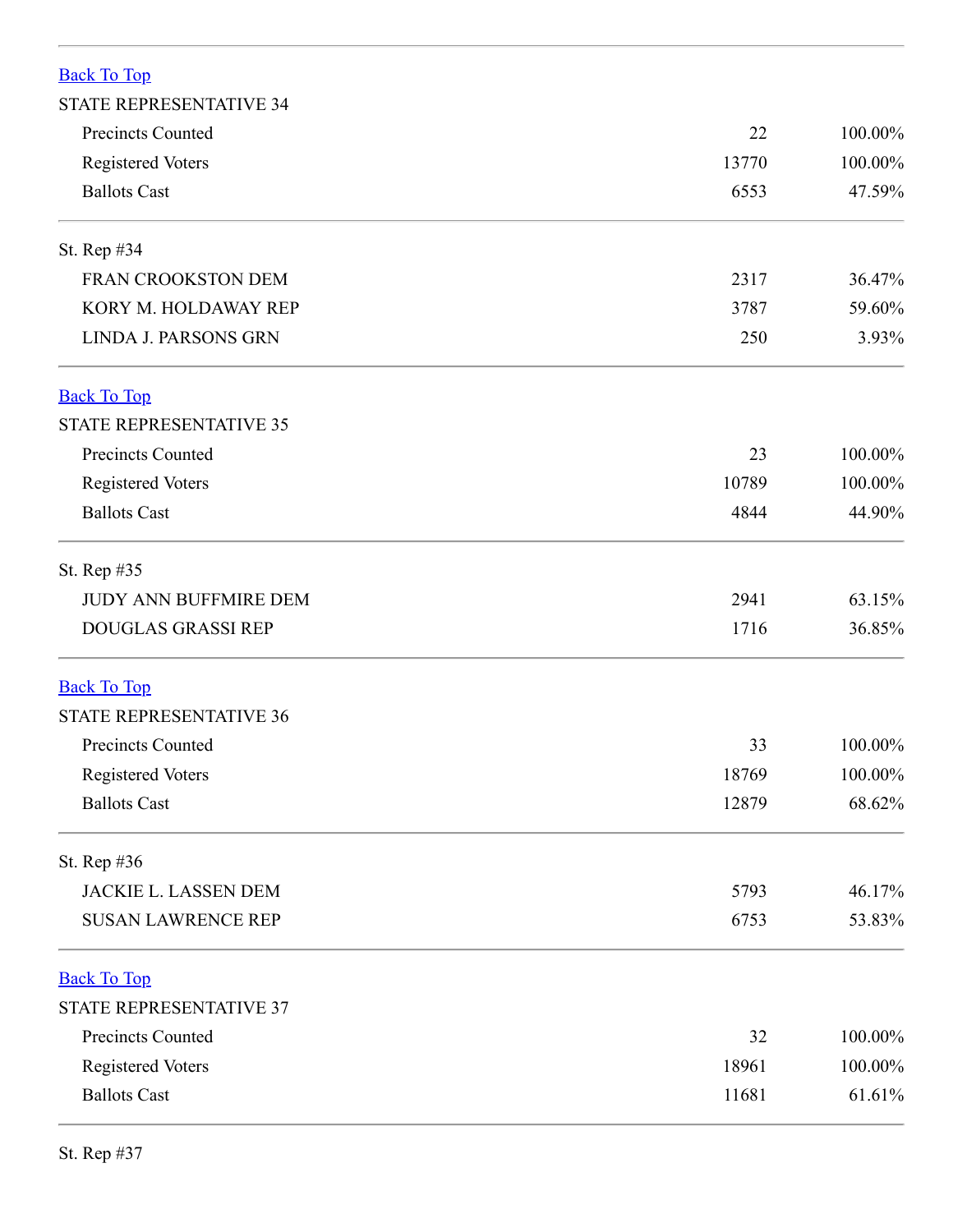<span id="page-9-3"></span><span id="page-9-2"></span><span id="page-9-1"></span><span id="page-9-0"></span>

| <b>CAROL SPACKMAN MOSS DEM</b> | 6409  | 56.40%  |
|--------------------------------|-------|---------|
| MARK H. STEFFENSEN REP         | 4954  | 43.60%  |
| <b>Back To Top</b>             |       |         |
| STATE REPRESENTATIVE 38        |       |         |
| Precincts Counted              | 18    | 100.00% |
| Registered Voters              | 11450 | 100.00% |
| <b>Ballots Cast</b>            | 4822  | 42.11%  |
| St. Rep #38                    |       |         |
| <b>BRAD C. ALLEN DEM</b>       | 1854  | 39.58%  |
| <b>ERIC HUTCHINGS REP</b>      | 2830  | 60.42%  |
| <b>Back To Top</b>             |       |         |
| <b>STATE REPRESENTATIVE 39</b> |       |         |
| Precincts Counted              | 22    | 100.00% |
| <b>Registered Voters</b>       | 13500 | 100.00% |
| <b>Ballots Cast</b>            | 6307  | 46.72%  |
| St. Rep #39                    |       |         |
| <b>CINDY BESHEAR DEM</b>       | 2887  | 46.82%  |
| <b>JIM DUNNIGAN REP</b>        | 3122  | 50.63%  |
| <b>JIM DEXTER LIB</b>          | 157   | 2.55%   |
| <b>Back To Top</b>             |       |         |
| <b>STATE REPRESENTATIVE 40</b> |       |         |
| Precincts Counted              | 30    | 100.00% |
| Registered Voters              | 15356 | 100.00% |
| <b>Ballots Cast</b>            | 8538  | 55.60%  |
| St. Rep #40                    |       |         |
| PATRICIA W. JONES DEM          | 5131  | 62.23%  |
| <b>GERI C. KELLEY REP</b>      | 3114  | 37.77%  |
| <b>Back To Top</b>             |       |         |
| STATE REPRESENTATIVE 41        |       |         |
| <b>Precincts Counted</b>       | 21    | 100.00% |
| <b>Registered Voters</b>       | 12587 | 100.00% |
| <b>Ballots Cast</b>            | 6302  | 50.07%  |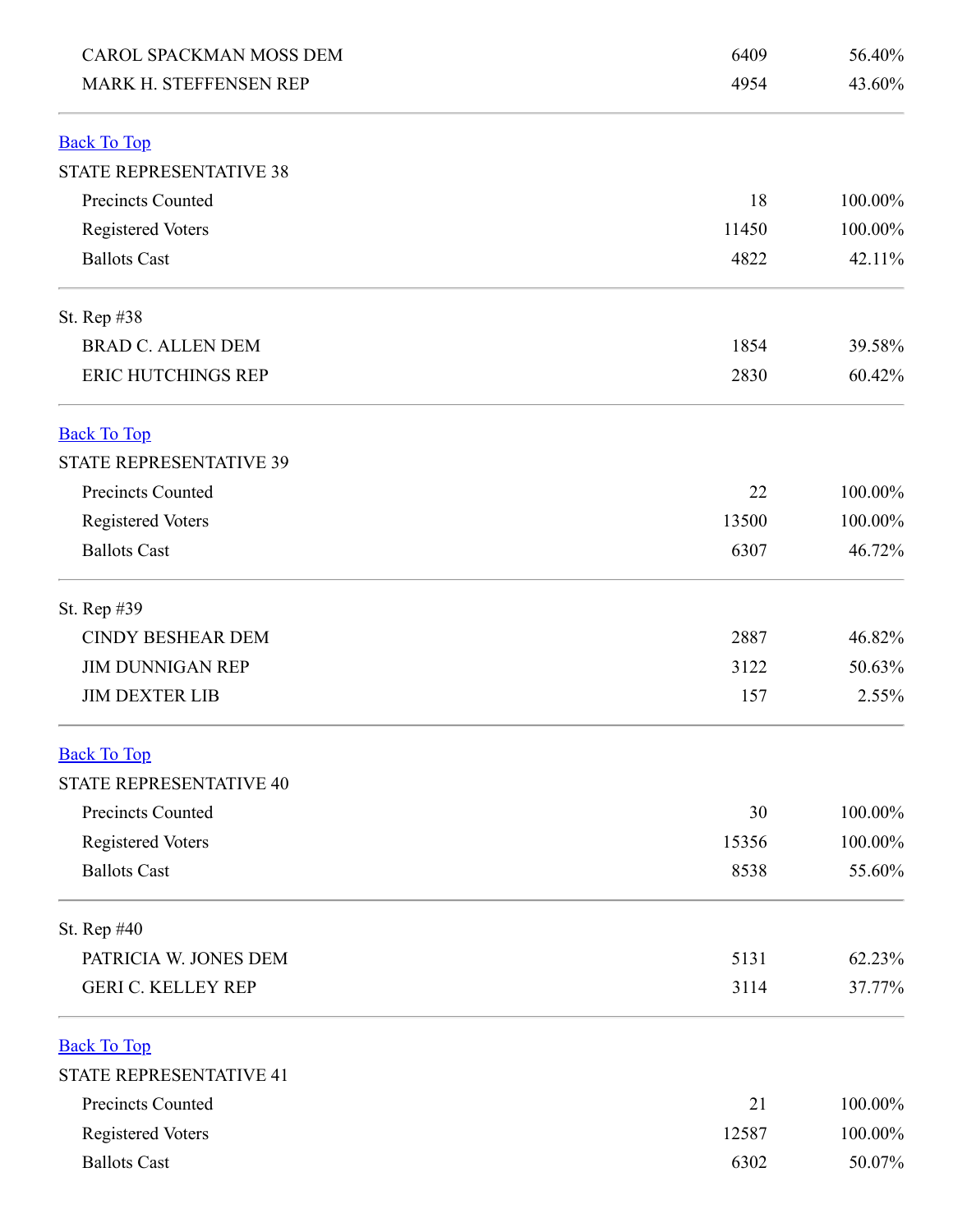<span id="page-10-3"></span><span id="page-10-2"></span><span id="page-10-1"></span><span id="page-10-0"></span>

| St. Rep #41                                  |       |         |
|----------------------------------------------|-------|---------|
| TRACY SCOTT COWDELL DEM<br>TODD E. KISER REP | 2695  | 44.10%  |
|                                              | 3416  | 55.90%  |
| <b>Back To Top</b>                           |       |         |
| <b>STATE REPRESENTATIVE 42</b>               |       |         |
| <b>Precincts Counted</b>                     | 21    | 100.00% |
| Registered Voters                            | 14094 | 100.00% |
| <b>Ballots Cast</b>                          | 6261  | 44.42%  |
| St. Rep #42                                  |       |         |
| <b>JAYME L. ANDERSON DEM</b>                 | 1978  | 32.70%  |
| MARGARET "PEGGY" WALLACE REP                 | 4071  | 67.30%  |
| <b>Back To Top</b>                           |       |         |
| <b>STATE REPRESENTATIVE 43</b>               |       |         |
| Precincts Counted                            | 25    | 100.00% |
| <b>Registered Voters</b>                     | 14437 | 100.00% |
| <b>Ballots Cast</b>                          | 7209  | 49.93%  |
| St. Rep #43                                  |       |         |
| <b>JAMES BRAMBLE DEM</b>                     | 2698  | 38.33%  |
| <b>WAYNE HARPER REP</b>                      | 4062  | 57.72%  |
| <b>D MARK FAUX LIB</b>                       | 161   | 2.29%   |
| <b>Back To Top</b>                           |       |         |
| STATE REPRESENTATIVE 44                      |       |         |
| Precincts Counted                            | 27    | 100.00% |
| Registered Voters                            | 16470 | 100.00% |
| <b>Ballots Cast</b>                          | 8317  | 50.50%  |
| St. Rep #44                                  |       |         |
| TIM M. COSGROVE DEM                          | 4004  | 49.47%  |
| <b>CHAD E. BENNION REP</b>                   | 4090  | 50.53%  |
| <b>Back To Top</b>                           |       |         |
| <b>STATE REPRESENTATIVE 45</b>               |       |         |
| Precincts Counted                            | 28    | 100.00% |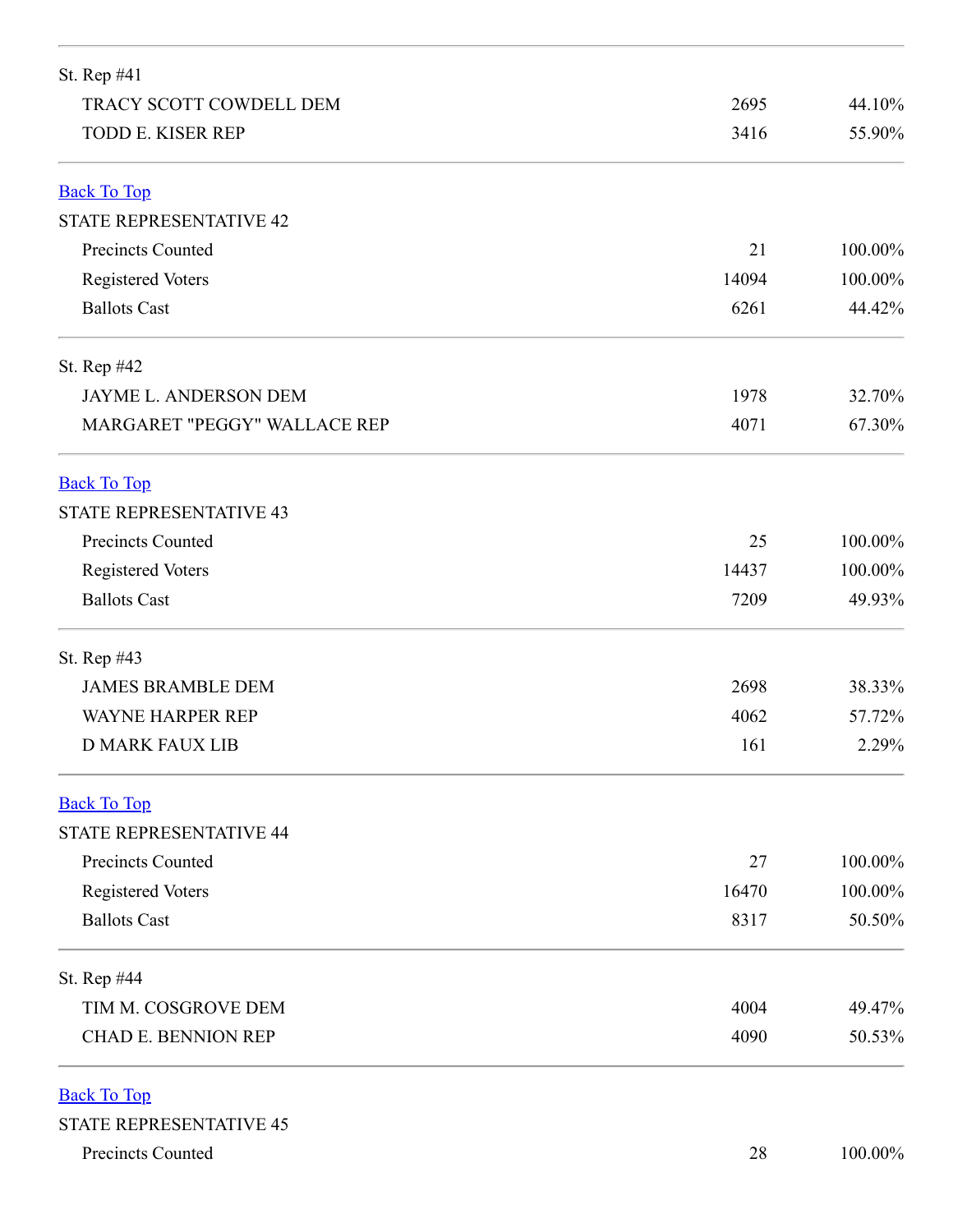<span id="page-11-3"></span><span id="page-11-2"></span><span id="page-11-1"></span><span id="page-11-0"></span>

| Registered Voters              | 15830 | 100.00% |
|--------------------------------|-------|---------|
| <b>Ballots Cast</b>            | 8366  | 52.85%  |
| St. Rep #45                    |       |         |
| MIKE OLSEN DEM                 | 3993  | 49.25%  |
| J. MORGAN PHILPOT REP          | 4115  | 50.75%  |
| <b>Back To Top</b>             |       |         |
| <b>STATE REPRESENTATIVE 46</b> |       |         |
| Precincts Counted              | 32    | 100.00% |
| Registered Voters              | 18766 | 100.00% |
| <b>Ballots Cast</b>            | 10782 | 57.45%  |
| St. Rep #46                    |       |         |
| KAREN W. MORGAN DEM            | 6084  | 58.51%  |
| <b>BRIAN R. ALLEN REP</b>      | 4315  | 41.49%  |
| <b>Back To Top</b>             |       |         |
| STATE REPRESENTATIVE 47        |       |         |
| <b>Precincts Counted</b>       | 24    | 100.00% |
| <b>Registered Voters</b>       | 13270 | 100.00% |
| <b>Ballots Cast</b>            | 6327  | 47.68%  |
| St. Rep #47                    |       |         |
| <b>STEVEN R. MASCARO REP</b>   | 4616  | 99.74%  |
| <b>Back To Top</b>             |       |         |
| STATE REPRESENTATIVE 48        |       |         |
| Precincts Counted              | 27    | 100.00% |
| Registered Voters              | 16489 | 100.00% |
| <b>Ballots Cast</b>            | 9104  | 55.21%  |
| St. Rep #48                    |       |         |
| TRISHA S. BECK DEM             | 4421  | 49.81%  |
| <b>LAVAR CHRISTENSEN REP</b>   | 4454  | 50.19%  |
| <b>Back To Top</b>             |       |         |
| <b>STATE REPRESENTATIVE 49</b> |       |         |
| Precincts Counted              | 26    | 100.00% |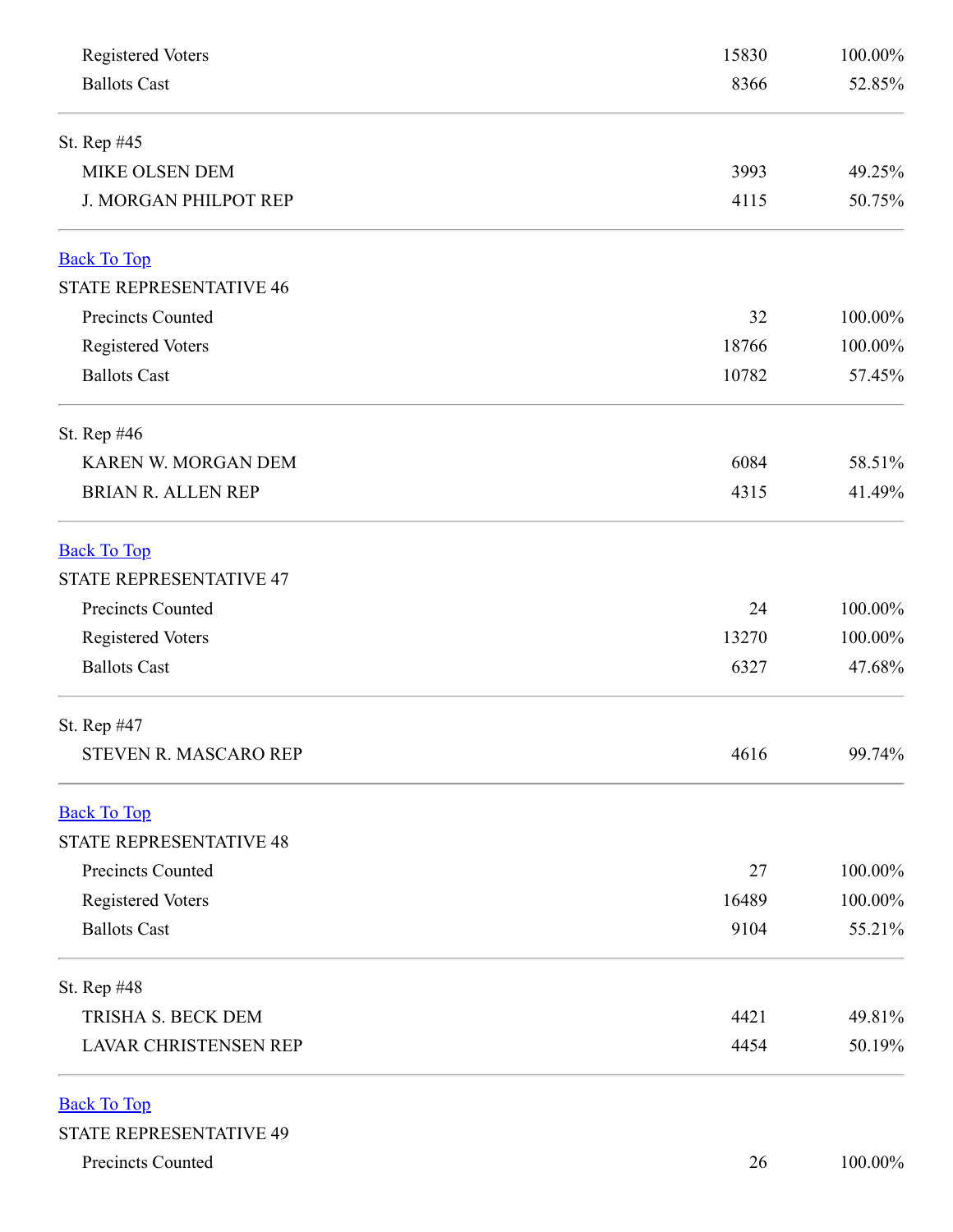<span id="page-12-3"></span><span id="page-12-2"></span><span id="page-12-1"></span><span id="page-12-0"></span>

| Registered Voters               | 17697  | 100.00% |
|---------------------------------|--------|---------|
| <b>Ballots Cast</b>             | 9527   | 53.83%  |
| St. Rep #49                     |        |         |
| <b>JON WRIGHT DEM</b>           | 3787   | 40.94%  |
| <b>GREG J CURTIS REP</b>        | 5462   | 59.06%  |
| <b>Back To Top</b>              |        |         |
| STATE REPRESENTATIVE 50         |        |         |
| Precincts Counted               | 27     | 100.00% |
| Registered Voters               | 15772  | 100.00% |
| <b>Ballots Cast</b>             | 8348   | 52.93%  |
| St. Rep #50                     |        |         |
| <b>JACKSON RYSER DEM</b>        | 2230   | 27.49%  |
| MERLYNN T. NEWBOLD REP          | 5882   | 72.51%  |
| <b>Back To Top</b>              |        |         |
| STATE REPRESENTATIVE 51         |        |         |
| Precincts Counted               | 24     | 100.00% |
| Registered Voters               | 17160  | 100.00% |
| <b>Ballots Cast</b>             | 9006   | 52.48%  |
| St. Rep #51                     |        |         |
| <b>GREG HUGHES REP</b>          | 7224   | 100.00% |
| <b>Back To Top</b>              |        |         |
| STATE REPRESENTATIVE 52         |        |         |
| Precincts Counted               | 22     | 100.00% |
| Registered Voters               | 14470  | 100.00% |
| <b>Ballots Cast</b>             | 7189   | 49.68%  |
| St. Rep #52                     |        |         |
| DAVID L. HOGUE REP              | 5936   | 99.97%  |
| <b>Back To Top</b>              |        |         |
| SALT LAKE COUNTY COUNCIL AT LRG |        |         |
| Precincts Counted               | 743    | 100.00% |
| Registered Voters               | 435575 | 100.00% |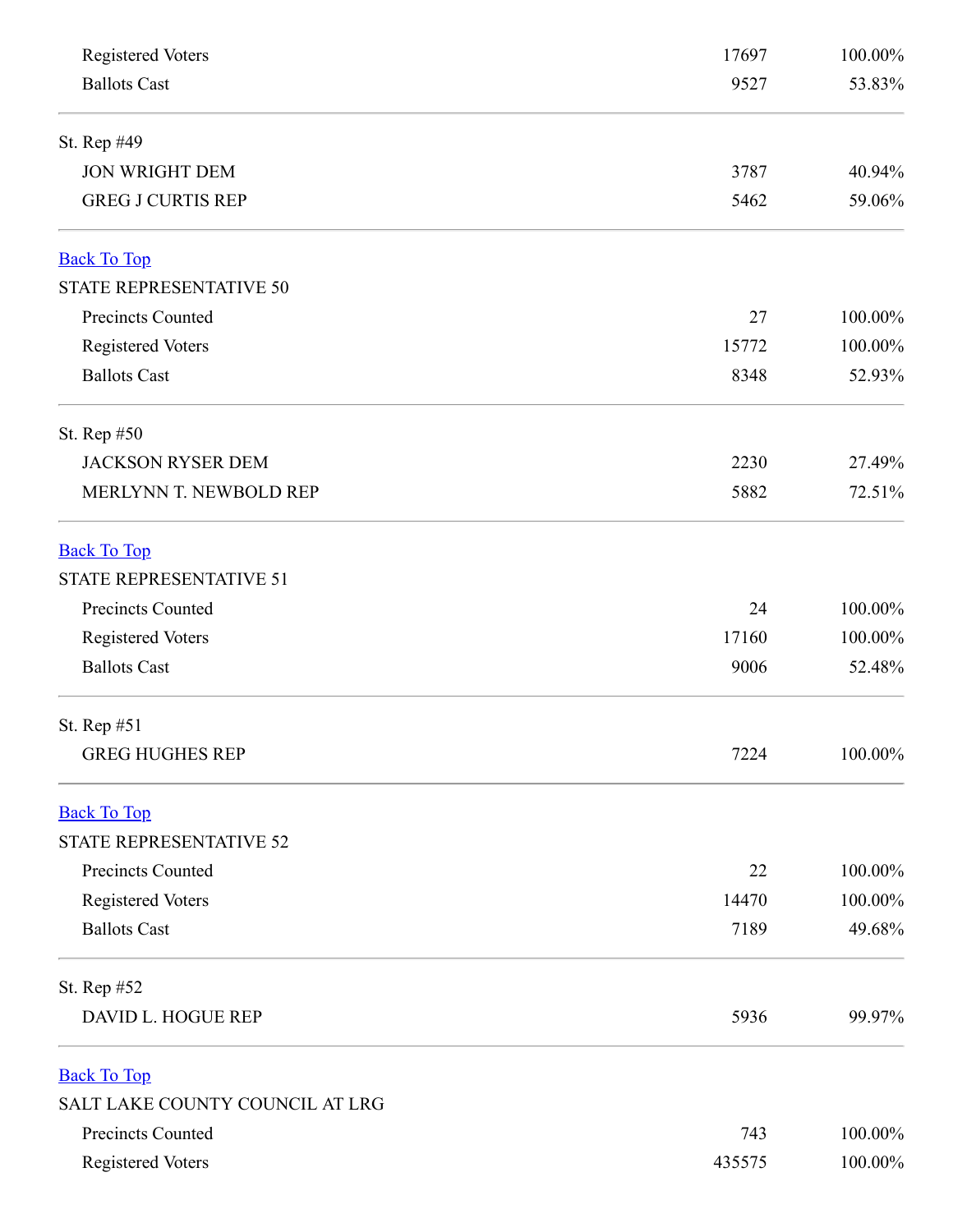<span id="page-13-3"></span><span id="page-13-2"></span><span id="page-13-1"></span><span id="page-13-0"></span>

| <b>Ballots Cast</b>               | 226022 | 51.89%  |
|-----------------------------------|--------|---------|
| SL County Council At-Large #A     |        |         |
| <b>RANDY HORIUCHI DEM</b>         | 108724 | 49.42%  |
| <b>J BRUCE READING REP</b>        | 96882  | 44.04%  |
| <b>DIANA LEE HIRSCHI GRN</b>      | 14403  | 6.55%   |
| <b>Back To Top</b>                |        |         |
| COUNTY COUNCIL DISTRICT #1        |        |         |
| Precincts Counted                 | 129    | 100.00% |
| <b>Registered Voters</b>          | 69662  | 100.00% |
| <b>Ballots Cast</b>               | 35011  | 50.26%  |
| SLCO Council DISTRICT #1          |        |         |
| <b>JOE HATCH DEM</b>              | 19701  | 59.33%  |
| <b>SEAN B. THOMAS REP</b>         | 10702  | 32.23%  |
| PATRICK C. BEECROFT GRN           | 2804   | 8.44%   |
| <b>Back To Top</b>                |        |         |
| <b>COUNTY COUNCIL DISTRICT #3</b> |        |         |
| Precincts Counted                 | 109    | 100.00% |
| <b>Registered Voters</b>          | 64297  | 100.00% |
| <b>Ballots Cast</b>               | 30775  | 47.86%  |
| SLCO Council DISTRICT #3          |        |         |
| <b>MANUEL ROMERO DEM</b>          | 12076  | 41.61%  |
| DAVID A. WILDE REP                | 16949  | 58.39%  |
| <b>Back To Top</b>                |        |         |
| COUNTY COUNCIL DISTRICT #5        |        |         |
| Precincts Counted                 | 107    | 100.00% |
| <b>Registered Voters</b>          | 65595  | 100.00% |
| <b>Ballots Cast</b>               | 32160  | 49.03%  |
| SLCO Council DISTRICT #5          |        |         |
| ELIZABETH ROMERO DEM              | 10652  | 35.65%  |
| <b>CORTLUND G. ASHTON REP</b>     | 19226  | 64.35%  |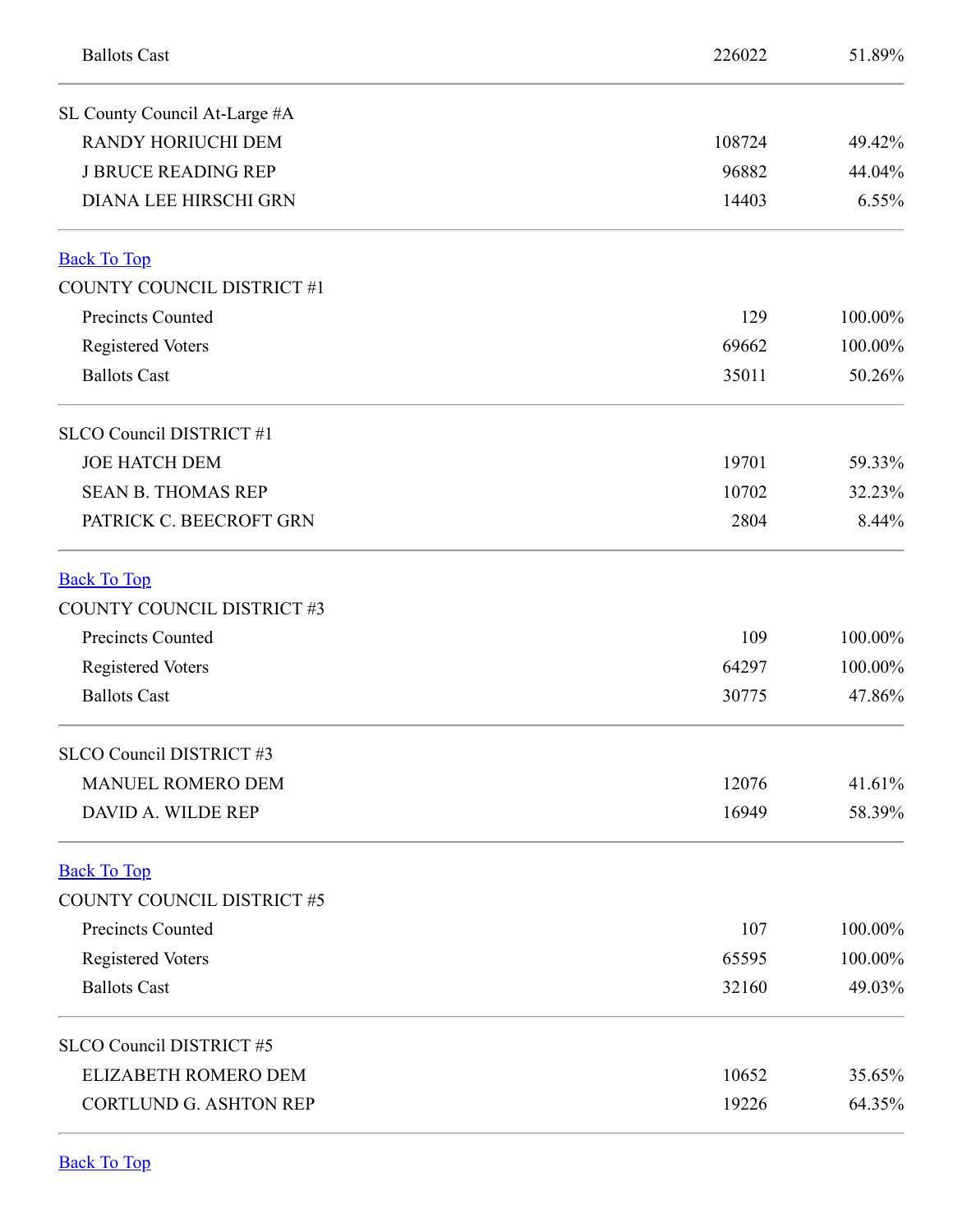| <b>SALT LAKE COUNTY OFFICES</b> |        |         |
|---------------------------------|--------|---------|
| Precincts Counted               | 743    | 100.00% |
| <b>Registered Voters</b>        | 435575 | 100.00% |
| <b>Ballots Cast</b>             | 226022 | 51.89%  |
| <b>County Assessor</b>          |        |         |
| <b>LIZ FEHRMANN DEM</b>         | 90880  | 42.08%  |
| <b>LEE GARDNER REP</b>          | 125066 | 57.92%  |
| <b>County District Attorney</b> |        |         |
| DAVID E. YOCOM DEM              | 114075 | 52.40%  |
| LOHRA L. MILLER REP             | 103629 | 47.60%  |
| County Auditor                  |        |         |
| MARK A. WHEATLEY DEM            | 83593  | 38.66%  |
| <b>CRAIG B. SORENSEN REP</b>    | 123338 | 57.05%  |
| <b>JIM ELWELL LIB</b>           | 9276   | 4.29%   |
| <b>County Clerk</b>             |        |         |
| SHERRIE SWENSEN DEM             | 134339 | 61.55%  |
| <b>KEITH PROWS REP</b>          | 83904  | 38.45%  |
| <b>County Recorder</b>          |        |         |
| <b>JAN JOHNSON DEM</b>          | 100858 | 47.05%  |
| <b>GARY OTT REP</b>             | 113485 | 52.95%  |
| County Sheriff                  |        |         |
| <b>BEAU BABKA DEM</b>           | 98480  | 44.81%  |
| AARON D. KENNARD REP            | 121314 | 55.19%  |
| <b>County Surveyor</b>          |        |         |
| KIM W. LUNDEBERG DEM            | 94163  | 44.19%  |
| VAUGHN E. BUTLER REP            | 118925 | 55.81%  |
| <b>County Treasurer</b>         |        |         |
| <b>GREGG LASSEN DEM</b>         | 85905  | 39.93%  |
| <b>LARRY W RICHARDSON REP</b>   | 116508 | 54.15%  |
| HUGH A. BUTLER LIB              | 12729  | 5.92%   |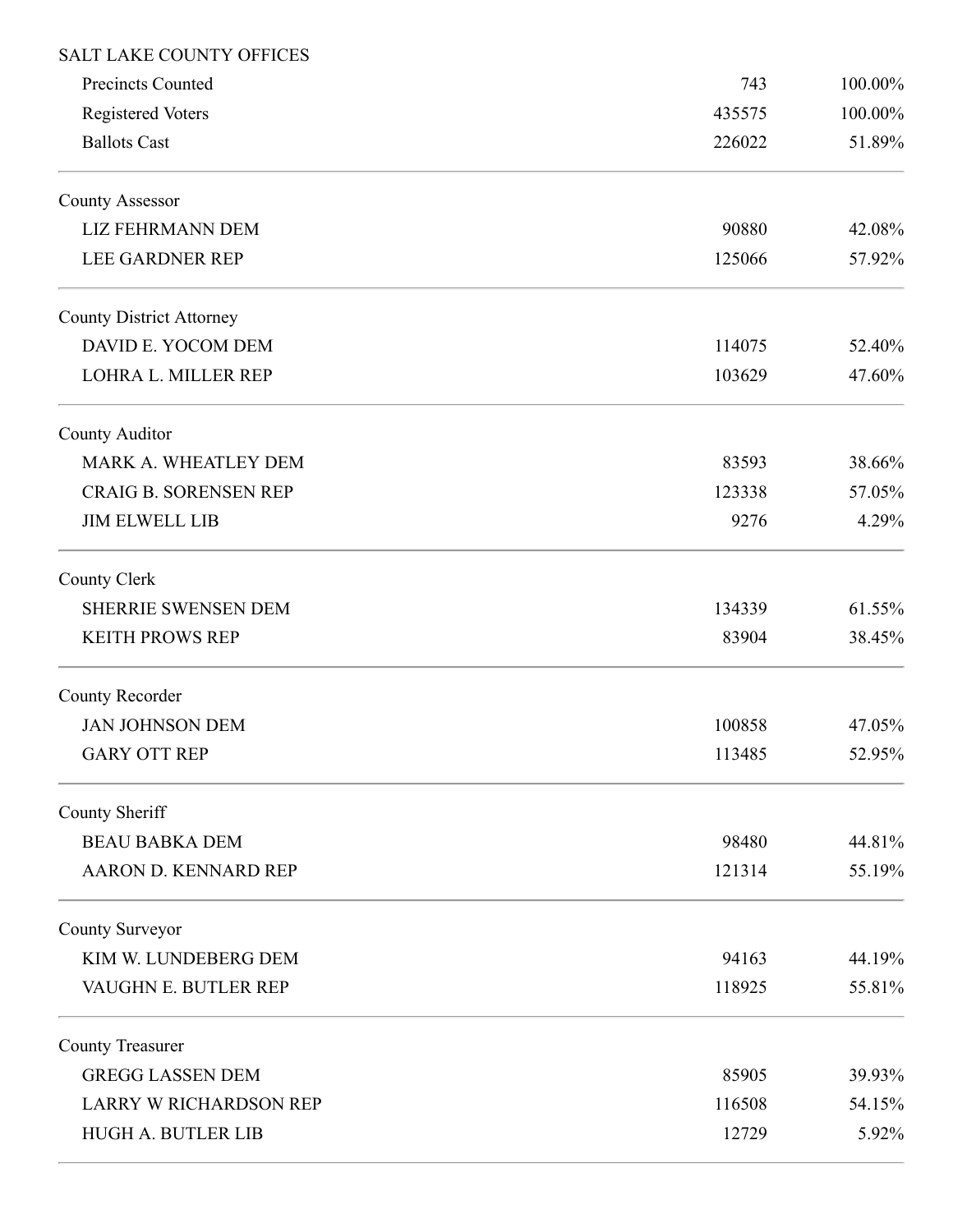<span id="page-15-3"></span><span id="page-15-2"></span><span id="page-15-1"></span><span id="page-15-0"></span>

| <b>Back To Top</b>           |       |         |
|------------------------------|-------|---------|
| <b>STATE SCHOOL BOARD 3</b>  |       |         |
| Precincts Counted            | 23    | 100.00% |
| Registered Voters            | 13133 | 100.00% |
| <b>Ballots Cast</b>          | 6590  | 50.18%  |
| State BD of ED#3             |       |         |
| <b>GARN COOMBS NP</b>        | 2201  | 45.20%  |
| <b>EDWARD A. DALTON NP</b>   | 2669  | 54.80%  |
| <b>Back To Top</b>           |       |         |
| <b>STATE SCHOOL BOARD 6</b>  |       |         |
| <b>Precincts Counted</b>     | 92    | 100.00% |
| Registered Voters            | 51877 | 100.00% |
| <b>Ballots Cast</b>          | 23185 | 44.69%  |
| State BD of ED #6            |       |         |
| <b>TIM BEAGLEY NP</b>        | 11358 | 61.40%  |
| LARRY D. BUNKALL NP          | 7140  | 38.60%  |
| <b>Back To Top</b>           |       |         |
| <b>STATE SCHOOL BOARD 9</b>  |       |         |
| Precincts Counted            | 102   | 100.00% |
| <b>Registered Voters</b>     | 65585 | 100.00% |
| <b>Ballots Cast</b>          | 30238 | 46.11%  |
| State BD of ED #9            |       |         |
| DENIS R. MORRILL NP          | 23324 | 99.82%  |
| <b>Back To Top</b>           |       |         |
| <b>STATE SCHOOL BOARD 10</b> |       |         |
| Precincts Counted            | 135   | 100.00% |
| Registered Voters            | 81173 | 100.00% |
| <b>Ballots Cast</b>          | 42273 | 52.08%  |
| State BD of ED #10           |       |         |
| <b>LAUREL BROWN NP</b>       | 31142 | 99.86%  |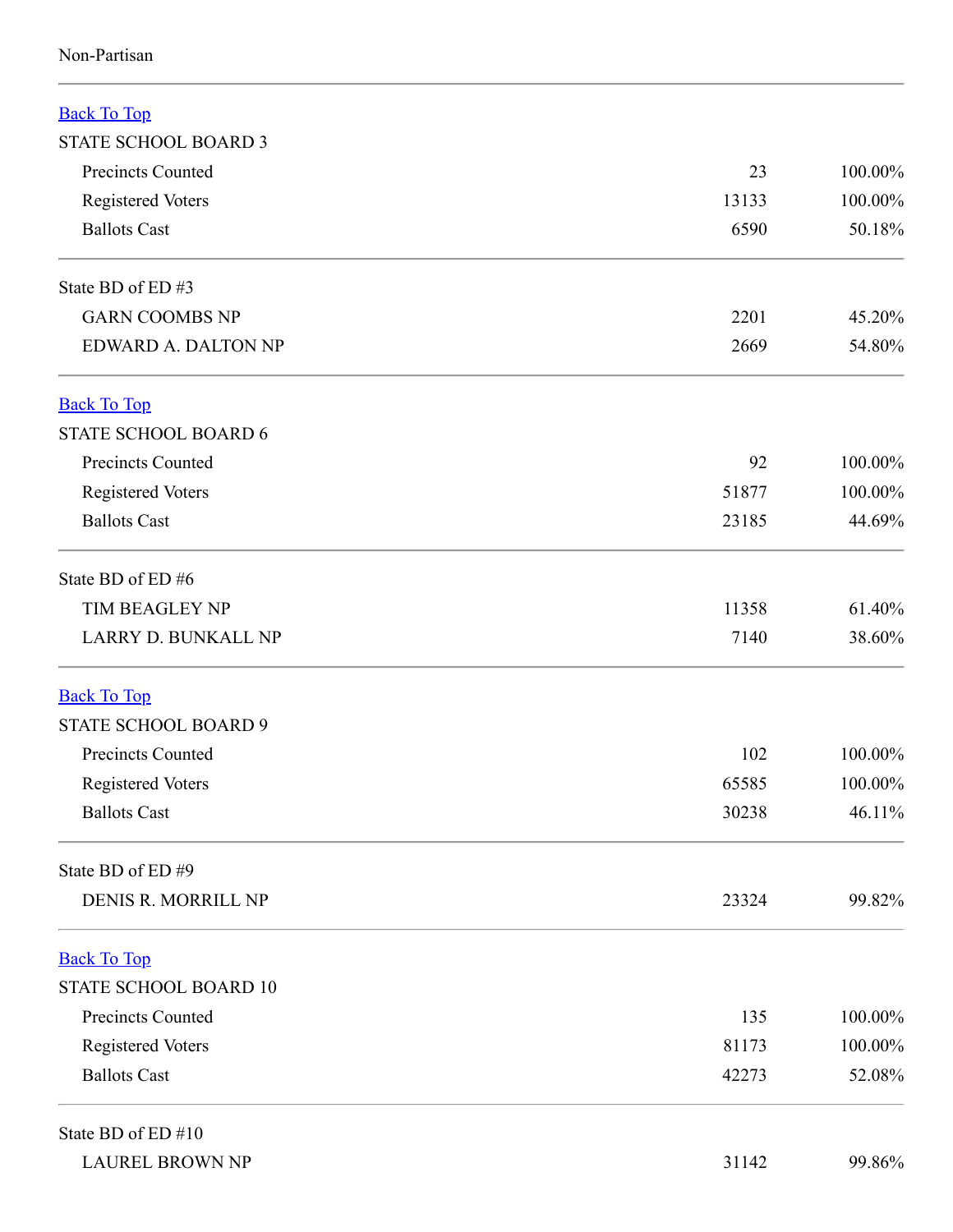<span id="page-16-3"></span><span id="page-16-2"></span><span id="page-16-1"></span><span id="page-16-0"></span>

| <b>Back To Top</b>            |       |         |
|-------------------------------|-------|---------|
| <b>LOCAL SCHOOL GRANITE 3</b> |       |         |
| Precincts Counted             | 32    | 100.00% |
| <b>Registered Voters</b>      | 16413 | 100.00% |
| <b>Ballots Cast</b>           | 6969  | 42.46%  |
| Granite School District #3    |       |         |
| CONNIE C. BURGESS NP          | 3501  | 58.59%  |
| <b>BRENT OVERSON NP</b>       | 2474  | 41.41%  |
| <b>Back To Top</b>            |       |         |
| <b>LOCAL SCHOOL GRANITE 5</b> |       |         |
| Precincts Counted             | 32    | 100.00% |
| <b>Registered Voters</b>      | 18888 | 100.00% |
| <b>Ballots Cast</b>           | 8148  | 43.14%  |
| Granite School District # 5   |       |         |
| <b>JUDY A. WEEKS NP</b>       | 4672  | 66.89%  |
| <b>BRUCE R. CARDON NP</b>     | 2313  | 33.11%  |
| <b>Back To Top</b>            |       |         |
| <b>LOCAL SCHOOL GRANITE 6</b> |       |         |
| Precincts Counted             | 32    | 100.00% |
| <b>Registered Voters</b>      | 20462 | 100.00% |
| <b>Ballots Cast</b>           | 8983  | 43.90%  |
| Granite School District # 6   |       |         |
| <b>JULENE JOLLEY NP</b>       | 5440  | 71.89%  |
| TIMOTHY P. SCHULTE NP         | 2127  | 28.11%  |
| <b>Back To Top</b>            |       |         |
| <b>LOCAL SCHOOL GRANITE 7</b> |       |         |
| <b>Precincts Counted</b>      | 35    | 100.00% |
| <b>Registered Voters</b>      | 21097 | 100.00% |
| <b>Ballots Cast</b>           | 9623  | 45.61%  |
| Granite School District #7    |       |         |
| HENRY K BERTOCH NP            | 7380  | 99.76%  |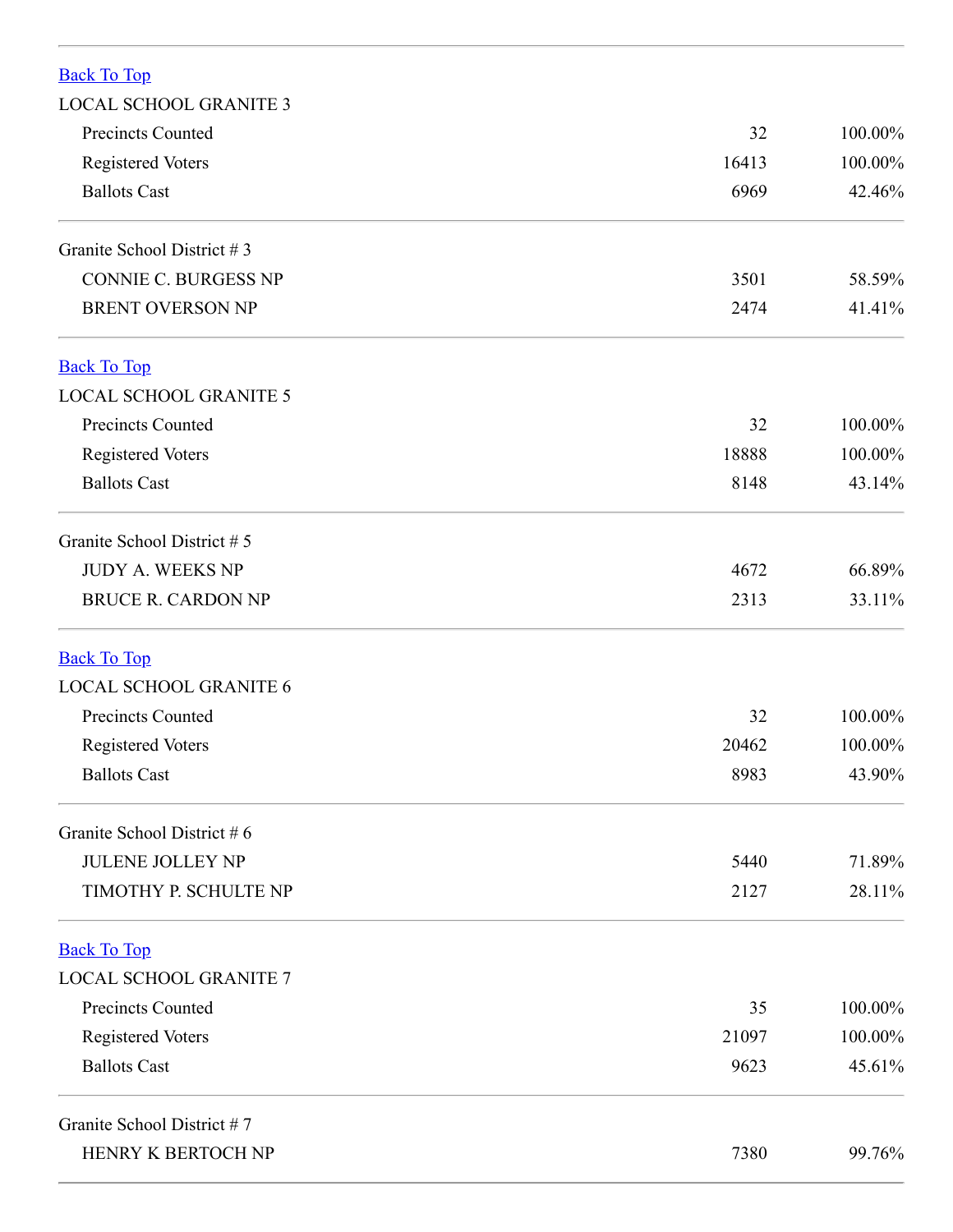<span id="page-17-3"></span><span id="page-17-2"></span><span id="page-17-1"></span><span id="page-17-0"></span>

| <b>Back To Top</b>           |       |         |
|------------------------------|-------|---------|
| <b>LOCAL SCHOOL JORDAN 1</b> |       |         |
| Precincts Counted            | 34    | 100.00% |
| Registered Voters            | 21201 | 100.00% |
| <b>Ballots Cast</b>          | 9916  | 46.77%  |
| Jordan School District #1    |       |         |
| PEGGY JO KENNETT NP          | 7496  | 99.75%  |
| <b>Back To Top</b>           |       |         |
| <b>LOCAL SCHOOL JORDAN 2</b> |       |         |
| <b>Precincts Counted</b>     | 46    | 100.00% |
| <b>Registered Voters</b>     | 27653 | 100.00% |
| <b>Ballots Cast</b>          | 14589 | 52.76%  |
| Jordan School District #2    |       |         |
| <b>ALAN BAGGETT NP</b>       | 4010  | 36.25%  |
| <b>ELLEN S. WALLACE NP</b>   | 7052  | 63.75%  |
| <b>Back To Top</b>           |       |         |
| <b>LOCAL SCHOOL JORDAN 3</b> |       |         |
| Precincts Counted            | 45    | 100.00% |
| <b>Registered Voters</b>     | 30195 | 100.00% |
| <b>Ballots Cast</b>          | 16975 | 56.22%  |
| Jordan School District #3    |       |         |
| <b>BRYSON GARBETT NP</b>     | 4507  | 32.54%  |
| ANN C. FORBUSH NP            | 9345  | 67.46%  |
| <b>Back To Top</b>           |       |         |
| <b>LOCAL SCHOOL JORDAN 6</b> |       |         |
| Precincts Counted            | 42    | 100.00% |
| <b>Registered Voters</b>     | 22398 | 100.00% |
| <b>Ballots Cast</b>          | 10645 | 47.53%  |
| Jordan School District #6    |       |         |
| DAVID T. JUDD NP             | 4248  | 49.27%  |
| LYNETTE PHILLIPS NP          | 4374  | 50.73%  |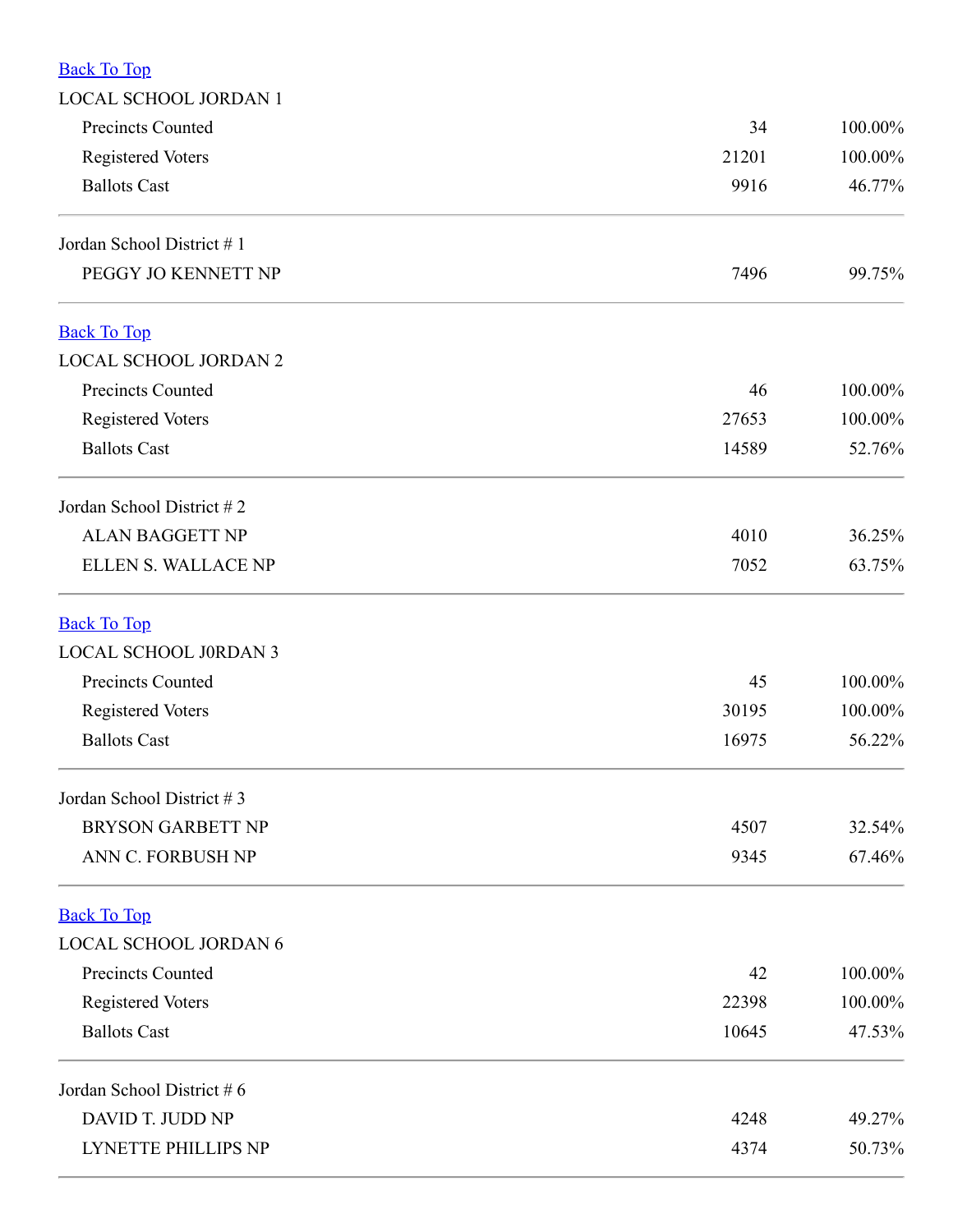<span id="page-18-4"></span><span id="page-18-3"></span><span id="page-18-2"></span><span id="page-18-1"></span><span id="page-18-0"></span>

| <b>Back To Top</b>           |       |         |
|------------------------------|-------|---------|
| <b>LOCAL SCHOOL JORDAN 7</b> |       |         |
| Precincts Counted            | 35    | 100.00% |
| Registered Voters            | 22646 | 100.00% |
| <b>Ballots Cast</b>          | 11355 | 50.14%  |
| Jordan School District #7    |       |         |
| <b>RANDY BRINKERHOFF NP</b>  | 6126  | 67.11%  |
| <b>MITZI BODILY NP</b>       | 3002  | 32.89%  |
| <b>Back To Top</b>           |       |         |
| <b>LOCAL SCHOOL MURRAY 2</b> |       |         |
| Precincts Counted            | 7     | 100.00% |
| Registered Voters            | 3986  | 100.00% |
| <b>Ballots Cast</b>          | 2136  | 53.59%  |
| Murray School District #2    |       |         |
| DARRELL L. PEHRSON NP        | 1667  | 99.76%  |
| <b>Back To Top</b>           |       |         |
| <b>LOCAL SCHOOL MURRAY 3</b> |       |         |
| <b>Precincts Counted</b>     | 5     | 100.00% |
| <b>Registered Voters</b>     | 3360  | 100.00% |
| <b>Ballots Cast</b>          | 1782  | 53.04%  |
| Murray School District #3    |       |         |
| <b>G. LLOYD NAYLOR NP</b>    | 1178  | 99.83%  |
| <b>Back To Top</b>           |       |         |
| LOCAL SCHOOL MURRAY 4        |       |         |
| Precincts Counted            | 7     | 100.00% |
| Registered Voters            | 3551  | 100.00% |
| <b>Ballots Cast</b>          | 1808  | 50.92%  |
| Murray School District #4    |       |         |
| <b>LAURA S. BAKER NP</b>     | 1422  | 99.86%  |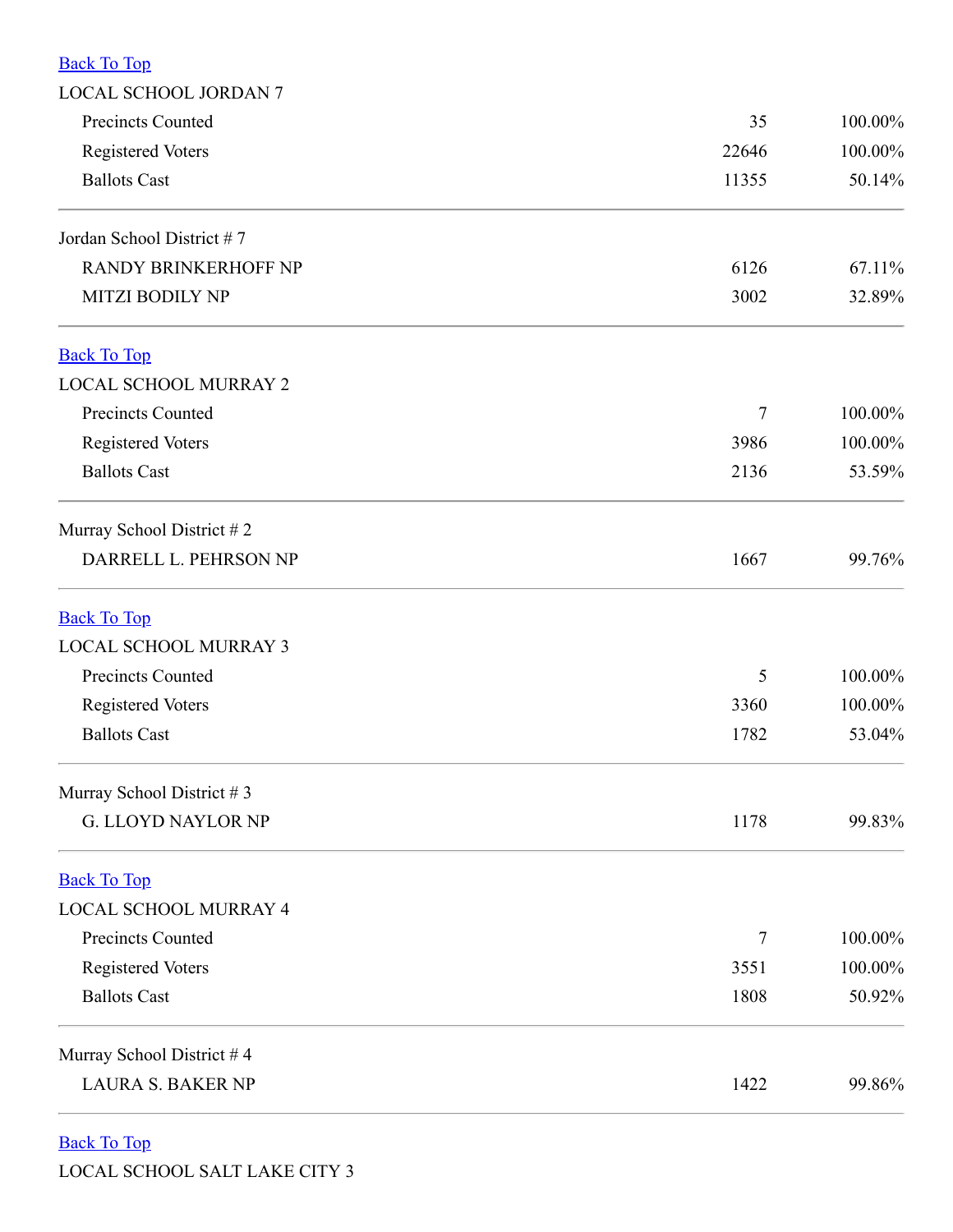<span id="page-19-1"></span><span id="page-19-0"></span>

| Precincts Counted             | 27    | 100.00% |  |
|-------------------------------|-------|---------|--|
| <b>Registered Voters</b>      | 16309 | 100.00% |  |
| <b>Ballots Cast</b>           | 9182  | 56.30%  |  |
| Salt Lake City School #3      |       |         |  |
| KAREN G. DERRICK NP           | 3384  | 45.37%  |  |
| DOUGLAS NELSON NP             | 4074  | 54.63%  |  |
| <b>Back To Top</b>            |       |         |  |
| LOCAL SCHOOL SALT LAKE CITY 4 |       |         |  |
| Precincts Counted             | 26    | 100.00% |  |
| <b>Registered Voters</b>      | 13566 | 100.00% |  |
| <b>Ballots Cast</b>           | 5593  | 41.23%  |  |
| Salt Lake City School #4      |       |         |  |
| <b>JOEL K. BRISCOE NP</b>     | 1810  | 41.93%  |  |
| JOHN DE JONG NP               | 2507  | 58.07%  |  |
| <b>Back To Top</b>            |       |         |  |
| LOCAL SCHOOL SALT LAKE CITY 6 |       |         |  |
| Precincts Counted             | 30    | 100.00% |  |
| <b>Registered Voters</b>      | 16973 | 100.00% |  |
| <b>Ballots Cast</b>           | 10610 | 62.51%  |  |
| Salt Lake City School # 6     |       |         |  |
| <b>JIM MCREA NP</b>           | 3825  | 45.80%  |  |
| LAUREL HEATH YOUNG NP         | 4526  | 54.20%  |  |
| <b>Back To Top</b>            |       |         |  |
| <b>TOWNSHIP EMIGRATION</b>    |       |         |  |
| Precincts Counted             | 1     | 100.00% |  |
| Registered Voters             | 849   | 100.00% |  |
| <b>Ballots Cast</b>           | 549   | 64.66%  |  |
| Township EMIGRATION           |       |         |  |
| <b>JOHN SHINNERS NP</b>       | 285   | 74.80%  |  |
| <b>JAMES E. KARKUT</b>        | 96    | 25.20%  |  |

<span id="page-19-3"></span><span id="page-19-2"></span>Back To Top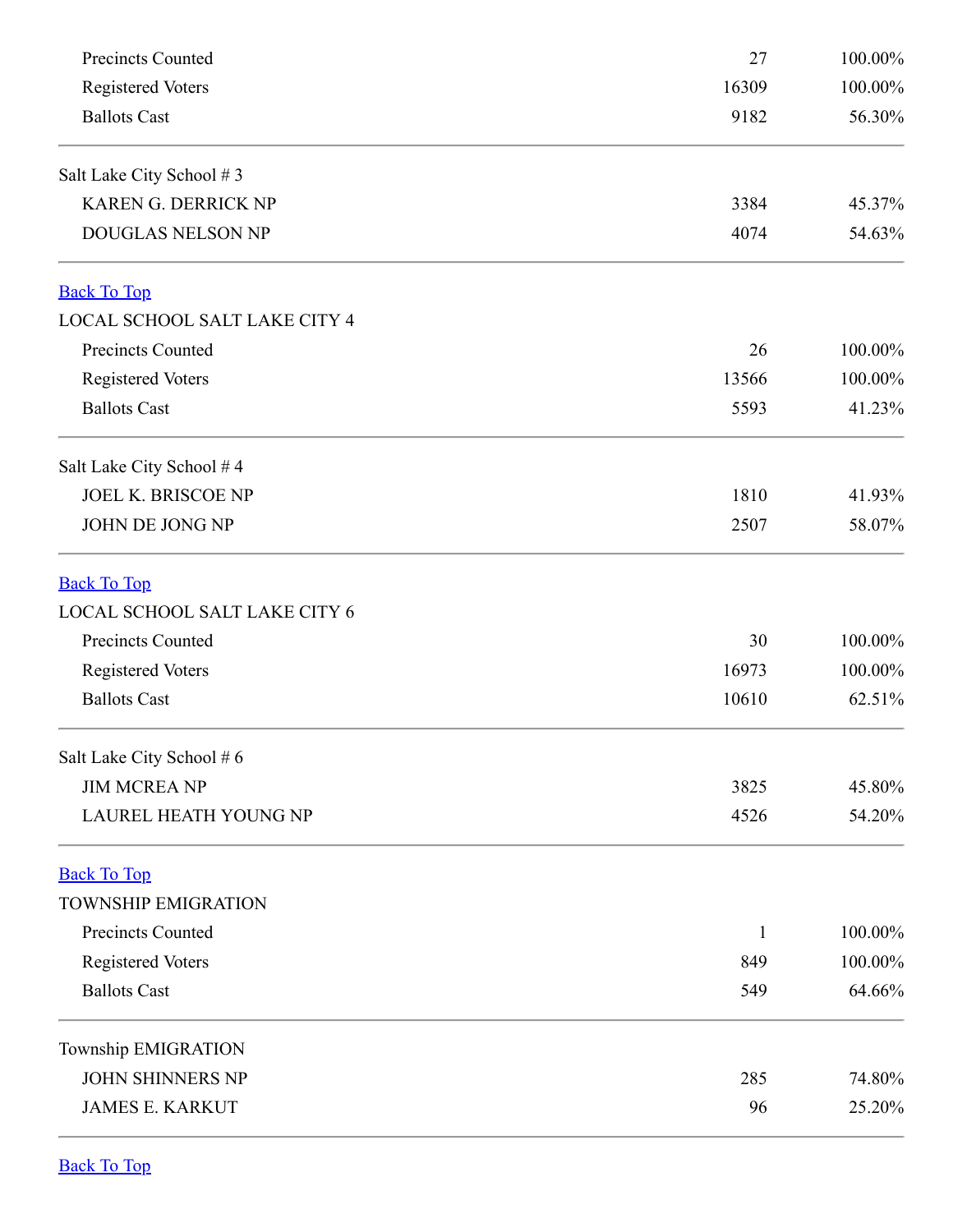<span id="page-20-0"></span>

| <b>TOWNSHIP COPPERTON</b>    |              |         |
|------------------------------|--------------|---------|
| Precincts Counted            | $\mathbf{1}$ | 100.00% |
| <b>Registered Voters</b>     | 405          | 100.00% |
| <b>Ballots Cast</b>          | 224          | 55.31%  |
| Township COPPERTON           |              |         |
| <b>AFTON BRAY BABECKI NP</b> | 61           | 30.50%  |
| <b>HARVEY SEAL NP</b>        | 139          | 69.50%  |
| <b>Back To Top</b>           |              |         |
| <b>JUDICIAL RETENTION</b>    |              |         |
| Precincts Counted            | 743          | 100.00% |
| Registered Voters            | 435575       | 100.00% |
| <b>Ballots Cast</b>          | 226022       | 51.89%  |
| Retention-Bench              |              |         |
| <b>YES</b>                   | 142310       | 77.60%  |
| NO                           | 41089        | 22.40%  |
| Retention-Billings           |              |         |
| <b>YES</b>                   | 143345       | 77.97%  |
| NO                           | 40508        | 22.03%  |
| Retention-Davis              |              |         |
| <b>YES</b>                   | 138945       | 76.69%  |
| NO                           | 42223        | 23.31%  |
| Retention-Greenwood          |              |         |
| <b>YES</b>                   | 143862       | 78.70%  |
| NO                           | 38945        | 21.30%  |
| Retention-Jackson            |              |         |
| <b>YES</b>                   | 139935       | 77.21%  |
| NO                           | 41311        | 22.79%  |
| Retention-Orme               |              |         |
| <b>YES</b>                   | 140064       | 77.12%  |
| NO                           | 41551        | 22.88%  |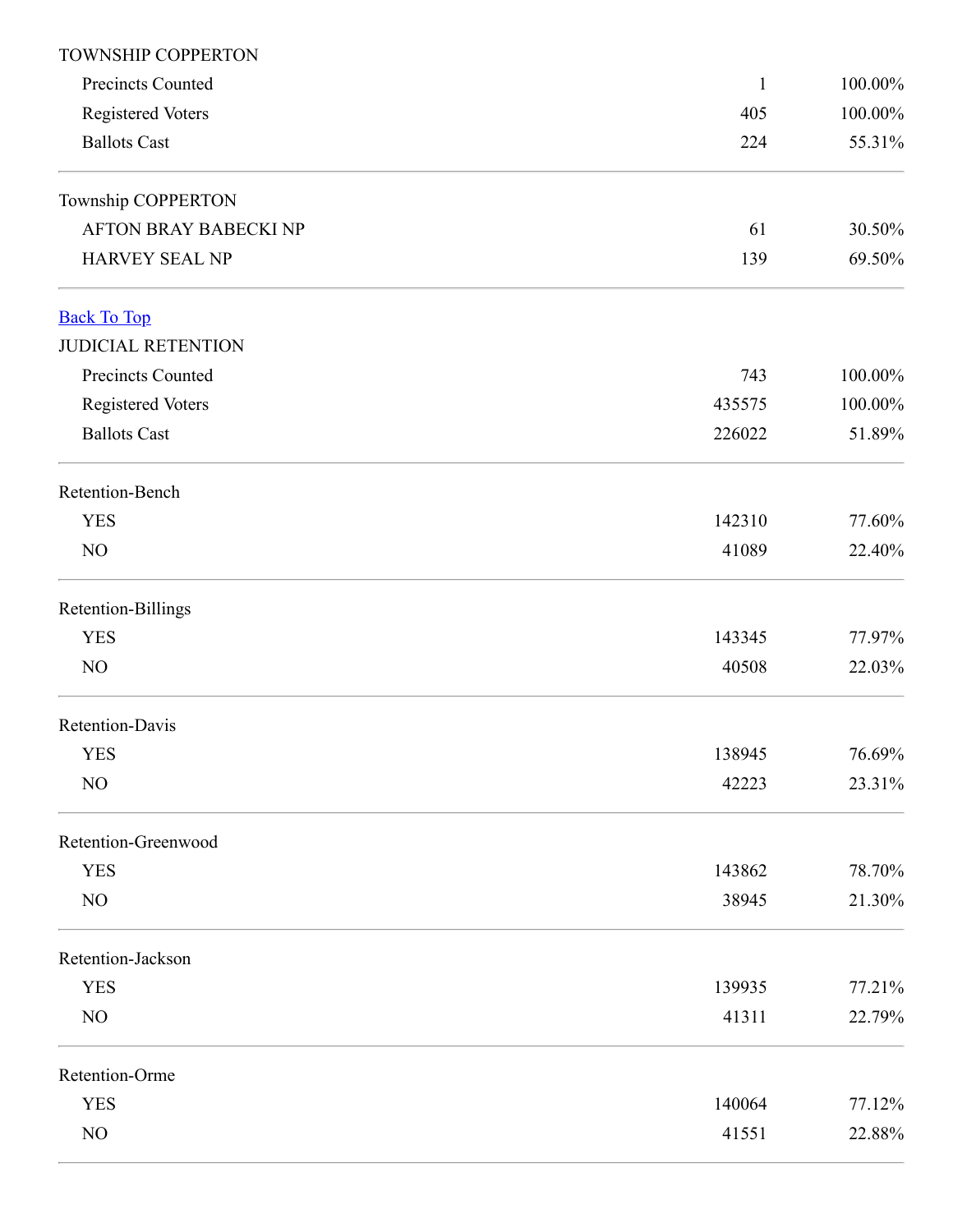| Retention-Bohling  |        |        |
|--------------------|--------|--------|
| <b>YES</b>         | 141273 | 77.52% |
| NO                 | 40977  | 22.48% |
| Retention-Brian    |        |        |
| <b>YES</b>         | 137499 | 75.35% |
| NO                 | 44987  | 24.65% |
| Retention-Burton   |        |        |
| <b>YES</b>         | 140402 | 77.64% |
| NO                 | 40425  | 22.36% |
| Retention-Fuchs    |        |        |
| <b>YES</b>         | 136281 | 75.64% |
| NO                 | 43894  | 24.36% |
| Retention-Iwasaki  |        |        |
| <b>YES</b>         | 141452 | 78.57% |
| NO                 | 38574  | 21.43% |
| Retention-Lindberg |        |        |
| <b>YES</b>         | 132075 | 73.56% |
| NO                 | 47478  | 26.44% |
| Retention-Maughan  |        |        |
| <b>YES</b>         | 136146 | 75.94% |
| NO                 | 43133  | 24.06% |
| Retention-Medley   |        |        |
| <b>YES</b>         | 141619 | 78.53% |
| NO                 | 38720  | 21.47% |
| Retention-Noel     |        |        |
| <b>YES</b>         | 140264 | 78.09% |
| NO                 | 39355  | 21.91% |
| Retention-Reese    |        |        |
| <b>YES</b>         | 141888 | 78.45% |
| $\rm NO$           | 38986  | 21.55% |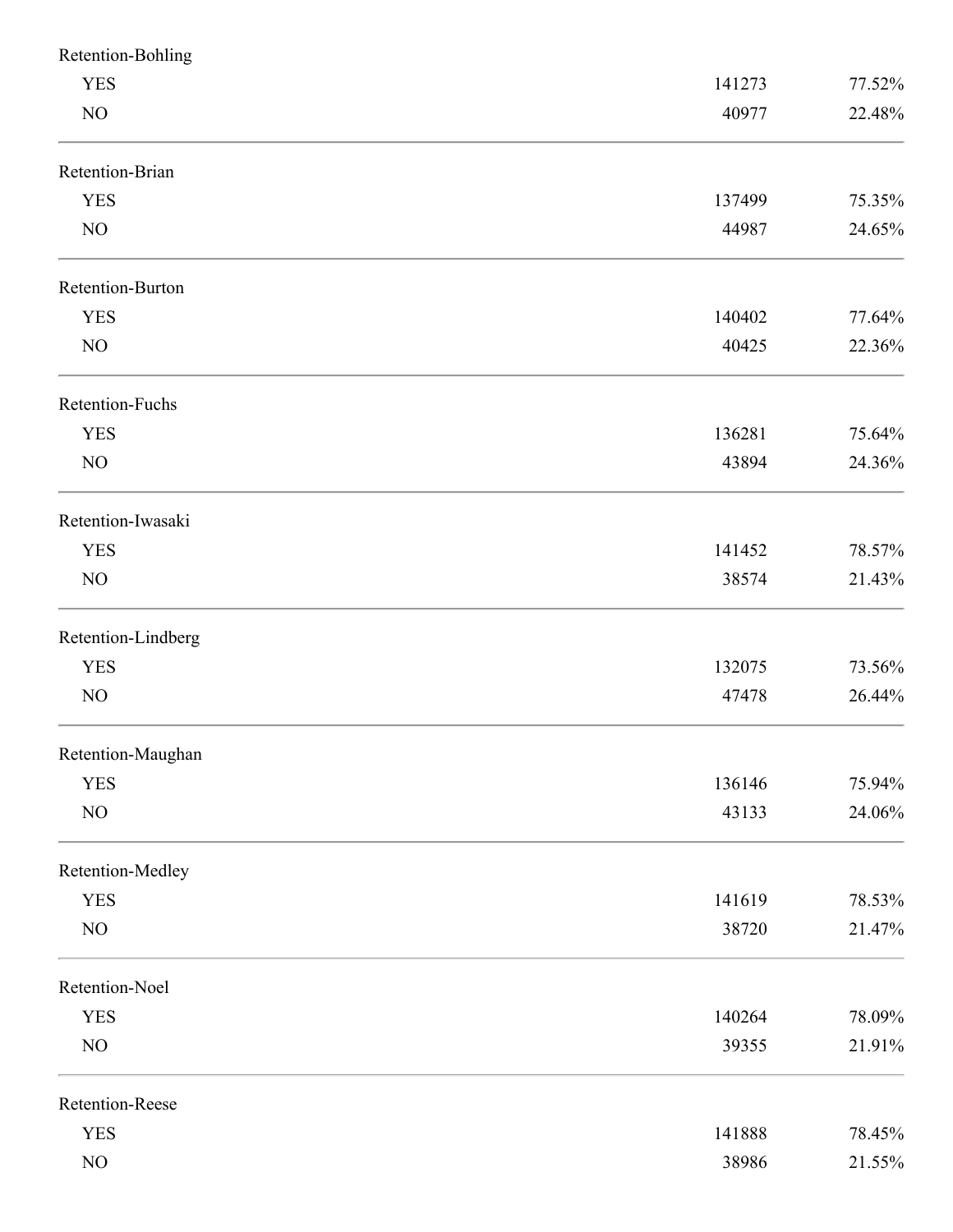<span id="page-22-1"></span><span id="page-22-0"></span>

| Retention-Young                    |        |         |
|------------------------------------|--------|---------|
| <b>YES</b>                         | 91215  | 47.89%  |
| NO                                 | 99234  | 52.11%  |
| Retention-Valdez                   |        |         |
| <b>YES</b>                         | 140323 | 76.21%  |
| N <sub>O</sub>                     | 43808  | 23.79%  |
| <b>Back To Top</b>                 |        |         |
| <b>JUSTICE COURT RETENTION</b>     |        |         |
| Precincts Counted                  | 191    | 100.00% |
| <b>Registered Voters</b>           | 115172 | 100.00% |
| <b>Ballots Cast</b>                | 63265  | 54.93%  |
| Retention-Acomb                    |        |         |
| <b>YES</b>                         | 34307  | 77.82%  |
| NO                                 | 9780   | 22.18%  |
| Retention-Adamson                  |        |         |
| <b>YES</b>                         | 34752  | 79.73%  |
| NO                                 | 8833   | 20.27%  |
| Retention-Graves-Robertson         |        |         |
| <b>YES</b>                         | 34739  | 79.24%  |
| NO                                 | 9100   | 20.76%  |
| Retention-Rigby                    |        |         |
| <b>YES</b>                         | 35274  | 79.97%  |
| NO                                 | 8833   | 20.03%  |
| <b>Back To Top</b>                 |        |         |
| AMENDMENTS-INITIATIVE-PROPOSITIONS |        |         |
| Precincts Counted                  | 743    | 100.00% |
| Registered Voters                  | 435575 | 100.00% |
| <b>Ballots Cast</b>                | 226022 | 51.89%  |
| Constitutional Amendment #1        |        |         |
| <b>FOR</b>                         | 102459 | 65.99%  |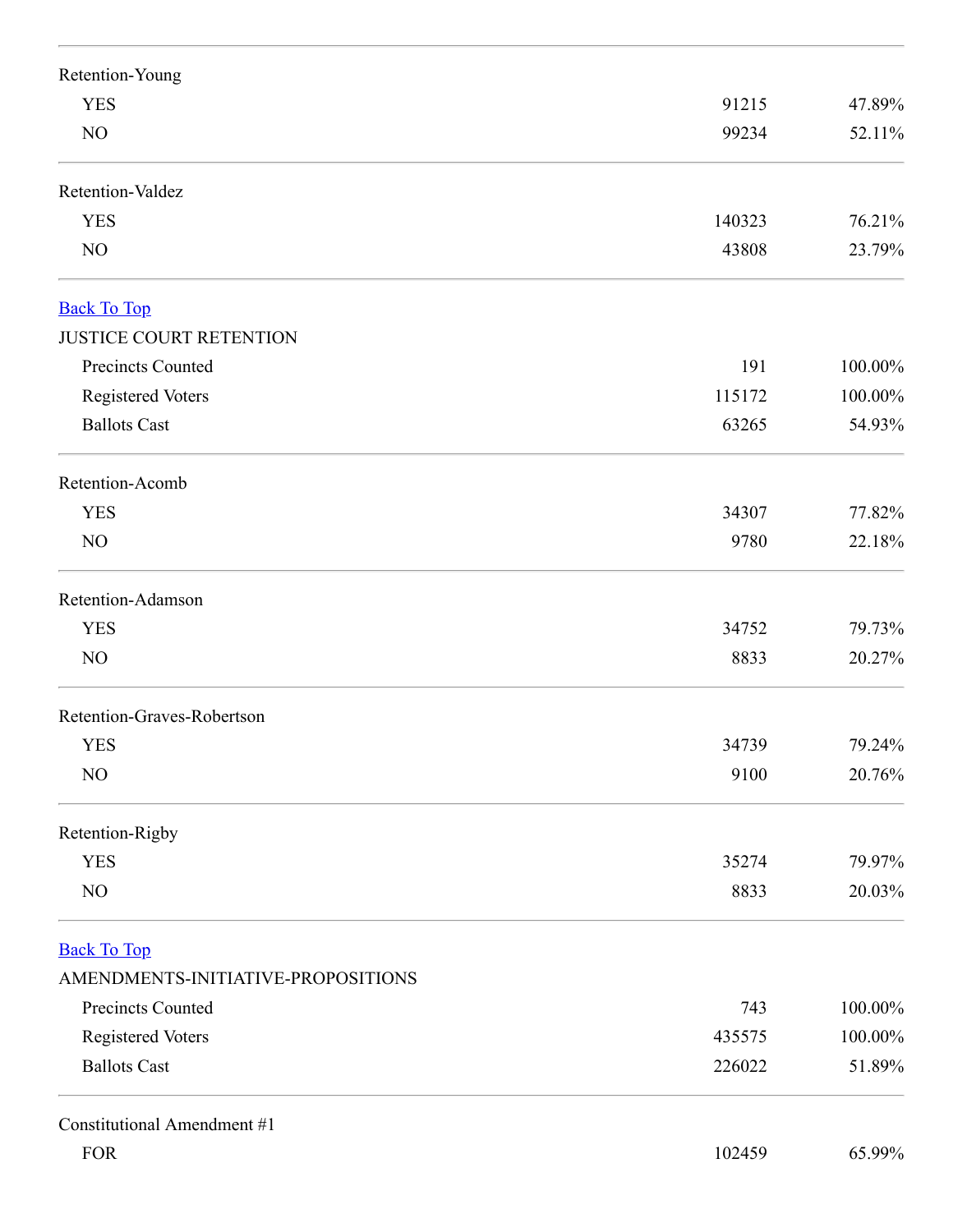<span id="page-23-0"></span>

| <b>AGAINST</b>                            |      |      |      | 52816  |      | 34.01% |
|-------------------------------------------|------|------|------|--------|------|--------|
| <b>Constitutional Amendment #2</b>        |      |      |      |        |      |        |
| <b>FOR</b>                                |      |      |      | 150900 |      | 73.87% |
| <b>AGAINST</b>                            |      |      |      | 53376  |      | 26.13% |
| Constitutional Amendment #3               |      |      |      |        |      |        |
| <b>FOR</b>                                |      |      |      | 143143 |      | 71.89% |
| <b>AGAINST</b>                            |      |      |      | 55979  |      | 28.11% |
| <b>Constitutional Amendment #4</b>        |      |      |      |        |      |        |
| <b>FOR</b>                                |      |      |      | 161230 |      | 79.25% |
| <b>AGAINST</b>                            |      |      |      | 42207  |      | 20.75% |
| Constitutional Amendment #5               |      |      |      |        |      |        |
| <b>FOR</b>                                |      |      |      | 132185 |      | 67.40% |
| <b>AGAINST</b>                            |      |      |      | 63922  |      | 32.60% |
| Constitutional Amendment #6               |      |      |      |        |      |        |
| <b>FOR</b>                                |      |      |      | 80616  |      | 40.63% |
| <b>AGAINST</b>                            |      |      |      | 117819 |      | 59.37% |
| State Initiative #1                       |      |      |      |        |      |        |
| <b>FOR</b>                                |      |      |      | 89708  |      | 41.74% |
| <b>AGAINST</b>                            |      |      |      | 125219 |      | 58.26% |
| <b>County Proposition Number 1</b>        |      |      |      |        |      |        |
| For the Issuance of the Bonds             |      |      |      | 120096 |      | 61.37% |
| Against the Issuance of the Bonds         |      |      |      | 75583  |      | 38.63% |
| <b>County Proposition Number 2</b>        |      |      |      |        |      |        |
| For the Issuance of the Bonds             |      |      |      | 129266 |      | 61.75% |
| Against the Issuance of the Bonds         |      |      |      | 80075  |      | 38.25% |
| <b>Back To Top</b>                        |      |      |      |        |      |        |
| Precincts Counted / Precincts Not Counted |      |      |      |        |      |        |
| 1104<br>1110<br>1114<br>1108              | 1116 | 1120 | 1124 | 1125   | 1126 | 1130   |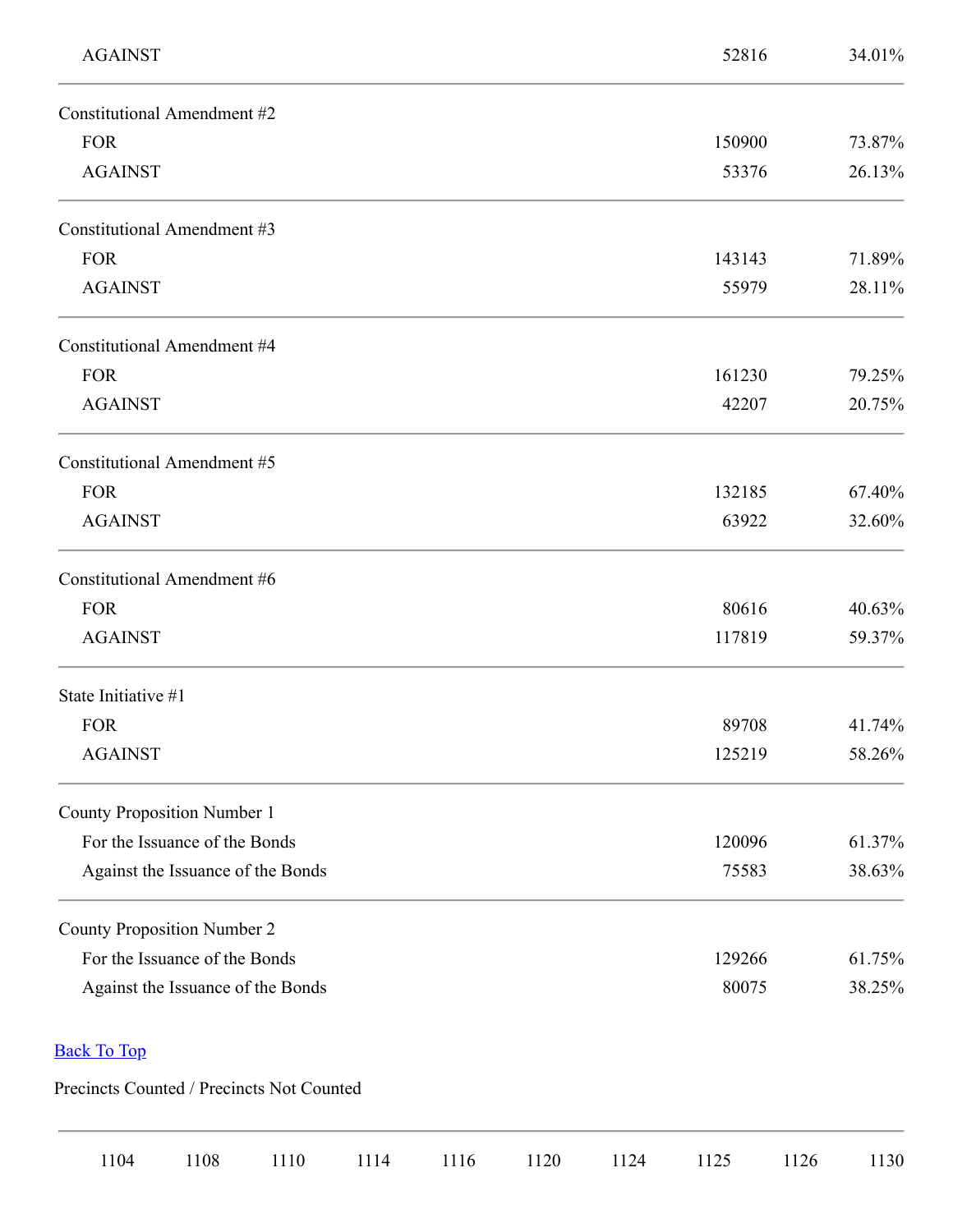| 1132 | 1134 | 1135 | 1136 | 1201 | 1202 | 1203 | 1204 | 1205 | 1206 |
|------|------|------|------|------|------|------|------|------|------|
| 1207 | 1208 | 1210 | 1211 | 1212 | 1214 | 1216 | 1218 | 1220 | 1222 |
| 1224 | 1226 | 1228 | 1230 | 1232 | 1234 | 1236 | 1242 | 1302 | 1303 |
| 1306 | 1308 | 1312 | 1315 | 1316 | 1320 | 1322 | 1327 | 1328 | 1330 |
| 1332 | 1334 | 1340 | 1344 | 1345 | 1346 | 1347 | 1348 | 1349 | 1350 |
| 1351 | 1352 | 1401 | 1402 | 1403 | 1404 | 1405 | 1406 | 1408 | 1409 |
| 1410 | 1412 | 1414 | 1420 | 1422 | 1430 | 1431 | 1432 | 1436 | 1438 |
| 1441 | 1442 | 1446 | 2001 | 2002 | 2003 | 2004 | 2005 | 2006 | 2008 |
| 2010 | 2014 | 2016 | 2018 | 2020 | 2030 | 2034 | 2036 | 2038 | 2049 |
| 2050 | 2052 | 2053 | 2056 | 2064 | 2068 | 2074 | 2102 | 2103 | 2122 |
| 2126 | 2128 | 2136 | 2142 | 2144 | 2152 | 2154 | 2158 | 2164 | 2166 |
| 2167 | 2174 | 2178 | 2179 | 2182 | 2184 | 2204 | 2206 | 2214 | 2216 |
| 2220 | 2222 | 2223 | 2224 | 2226 | 2230 | 2231 | 2242 | 2246 | 2252 |
| 2254 | 2255 | 2256 | 2260 | 2264 | 2306 | 2308 | 2312 | 2314 | 2318 |
| 2320 | 2330 | 2332 | 2334 | 2348 | 2350 | 2352 | 2354 | 2358 | 2360 |
| 2362 | 2364 | 2366 | 2370 | 2374 | 2378 | 2380 | 2384 | 2388 | 2389 |
| 2392 | 2394 | 2404 | 2406 | 2422 | 2436 | 2437 | 2438 | 2442 | 2444 |
| 2450 | 2462 | 2466 | 2474 | 2475 | 2476 | 2480 | 2482 | 2493 | 2494 |
| 2502 | 2506 | 2507 | 2510 | 2514 | 2516 | 2523 | 2524 | 2532 | 2534 |
| 2536 | 2540 | 2544 | 2546 | 2548 | 2550 | 2552 | 2556 | 2561 | 2566 |
| 2570 | 2572 | 2580 | 2582 | 2584 | 2586 | 2587 | 2588 | 2590 | 2594 |
| 2596 | 2602 | 2604 | 2606 | 2608 | 2614 | 2626 | 2628 | 2630 | 2632 |
| 2634 | 2640 | 2646 | 2652 | 2654 | 2660 | 2664 | 2668 | 2670 | 2671 |
| 2674 | 2684 | 2686 | 2694 | 2696 | 2697 | 2702 | 2706 | 2708 | 2720 |
| 2722 | 2732 | 2738 | 2746 | 2747 | 2748 | 2750 | 2752 | 2754 | 2756 |
| 2758 | 2760 | 2814 | 2816 | 2818 | 2819 | 2820 | 2822 | 2823 | 2828 |
| 2829 | 2832 | 2854 | 2866 | 2867 | 2868 | 2869 | 2870 | 2874 | 2876 |
| 2878 | 2902 | 2912 | 2914 | 2918 | 2920 | 2924 | 2926 | 2928 | 2932 |
| 2934 | 2940 | 2944 | 2948 | 2950 | 2962 | 2966 | 2968 | 2970 | 2974 |
| 3122 | 3124 | 3126 | 3128 | 3130 | 3132 | 3136 | 3140 | 3141 | 3142 |
| 3146 | 3148 | 3151 | 3152 | 3153 | 3154 | 3155 | 3156 | 3162 | 3164 |
| 3210 | 3212 | 3214 | 3217 | 3218 | 3219 | 3220 | 3221 | 3222 | 3223 |
| 3224 | 3226 | 3227 | 3228 | 3229 | 3230 | 3232 | 3233 | 3234 | 3235 |
| 3236 | 3239 | 3240 | 3241 | 3242 | 3243 | 3244 | 3245 | 3246 | 3248 |
| 3249 | 3250 | 3254 | 3260 | 3261 | 3262 | 3264 | 3265 | 3266 | 3268 |
| 3272 | 3274 | 3276 | 3310 | 3330 | 3400 | 3401 | 3402 | 3403 | 3404 |
| 3405 | 3406 | 3407 | 3408 | 3409 | 3410 | 3411 | 3412 | 3413 | 3414 |
| 3415 | 3416 | 3417 | 3418 | 3419 | 3420 | 3421 | 3422 | 3423 | 3424 |
| 3425 | 3426 | 3427 | 3428 | 3429 | 3430 | 3431 | 3432 | 3433 | 3434 |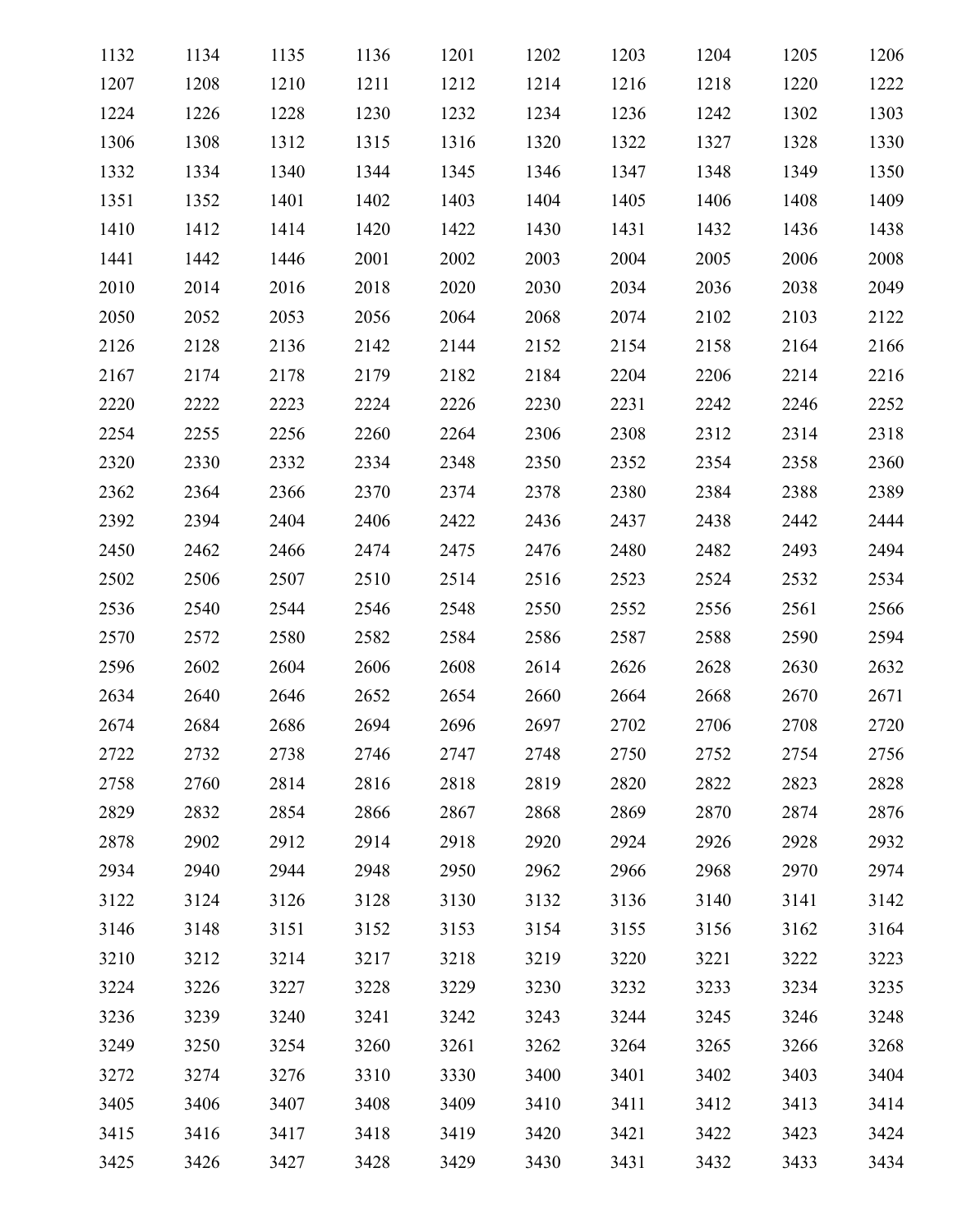| 3435 | 3436 | 3437 | 3438 | 3439 | 3440 | 3441 | 3442 | 3443 | 3444 |
|------|------|------|------|------|------|------|------|------|------|
| 3445 | 3446 | 3447 | 3448 | 3449 | 3450 | 3451 | 3452 | 3453 | 3454 |
| 3456 | 3502 | 3503 | 3504 | 3505 | 3506 | 3507 | 3508 | 3509 | 3510 |
| 3511 | 3512 | 3513 | 3514 | 3516 | 3518 | 3520 | 3521 | 3522 | 3530 |
| 3531 | 3533 | 3534 | 3535 | 3536 | 3537 | 3540 | 3542 | 3550 | 3602 |
| 3603 | 3604 | 3606 | 3607 | 3608 | 3610 | 3612 | 3618 | 3619 | 3620 |
| 3621 | 3622 | 3624 | 3626 | 3628 | 3636 | 3637 | 3700 | 3702 | 3802 |
| 3803 | 3804 | 4000 | 4002 | 4004 | 4006 | 4008 | 4010 | 4012 | 4014 |
| 4016 | 4018 | 4020 | 4022 | 4024 | 4025 | 4026 | 4027 | 4028 | 4100 |
| 4103 | 4104 | 4106 | 4107 | 4108 | 4120 | 4122 | 4124 | 4126 | 4128 |
| 4130 | 4136 | 4138 | 4140 | 4144 | 4150 | 4152 | 4153 | 4154 | 4160 |
| 4164 | 4166 | 4167 | 4168 | 4180 | 4182 | 4184 | 4192 | 4194 | 4202 |
| 4204 | 4208 | 4210 | 4212 | 4216 | 4220 | 4222 | 4224 | 4234 | 4238 |
| 4258 | 4270 | 4272 | 4276 | 4282 | 4286 | 4290 | 4292 | 4294 | 4295 |
| 4297 | 4298 | 4304 | 4306 | 4308 | 4310 | 4311 | 4312 | 4314 | 4316 |
| 4334 | 4336 | 4338 | 4339 | 4340 | 4342 | 4344 | 4346 | 4351 | 4353 |
| 4354 | 4355 | 4356 | 4358 | 4359 | 4360 | 4364 | 4366 | 4380 | 4384 |
| 4386 | 4387 | 4396 | 4397 | 4398 | 4399 | 4402 | 4404 | 4407 | 4408 |
| 4410 | 4412 | 4418 | 4419 | 4420 | 4426 | 4430 | 4431 | 4432 | 4440 |
| 4441 | 4442 | 4444 | 4446 | 4450 | 4462 | 4464 | 4465 | 4470 | 4471 |
| 4472 | 4473 | 4474 | 4476 | 4477 | 4478 | 4480 | 4484 | 4486 | 4488 |
| 4502 | 4504 | 4506 | 4508 | 4512 | 4514 | 4516 | 4518 | 4520 | 4521 |
| 4522 | 4528 | 4530 | 4532 | 4534 | 4536 | 4538 | 4540 | 4542 | 4544 |
| 4546 | 4548 | 4601 | 4602 | 4604 | 4608 | 4612 | 4614 | 4616 | 4617 |
| 4618 | 4621 | 4622 | 4624 | 4625 | 4626 | 4627 | 4628 | 4629 | 4630 |
| 4631 | 4632 | 4633 | 4634 | 4635 | 4636 | 4637 | 4638 | 4639 | 4640 |
| 4642 | 4644 | 4646 | 4648 | 4650 | 4652 | 4653 | 4654 | 4655 | 4656 |
| 4657 | 4658 | 4659 | 4660 | 4661 | 4662 | 4663 | 4664 | 4665 | 4666 |
| 4668 | 4670 | 4672 | 4673 | 4674 | 4675 | 4676 | 4677 | 4678 | 4679 |
| 4680 | 4681 | 4682 | 4683 | 4684 | 4685 | 4687 | 4688 | 4689 | 4690 |
| 4691 | 4692 | 4693 | 4694 | 4695 | 4696 | 4697 | 4698 | 4699 | 4704 |
| 4705 | 4722 | 4726 | 4736 | 4738 | 4739 | 4740 | 4744 | 4745 | 4746 |
| 4750 | 4754 | 4790 | 4800 | 4801 | 4802 | 4803 | 4804 | 4805 | 4808 |
| 4810 | 4811 | 4812 | 4820 | 4822 | 4825 | 4826 | 4827 | 4828 | 4829 |
| 4830 | 4832 | 9993 |      |      |      |      |      |      |      |

|                    | Regular | Absentee | Total |
|--------------------|---------|----------|-------|
| Precincts Counted: | 743     |          | 743   |